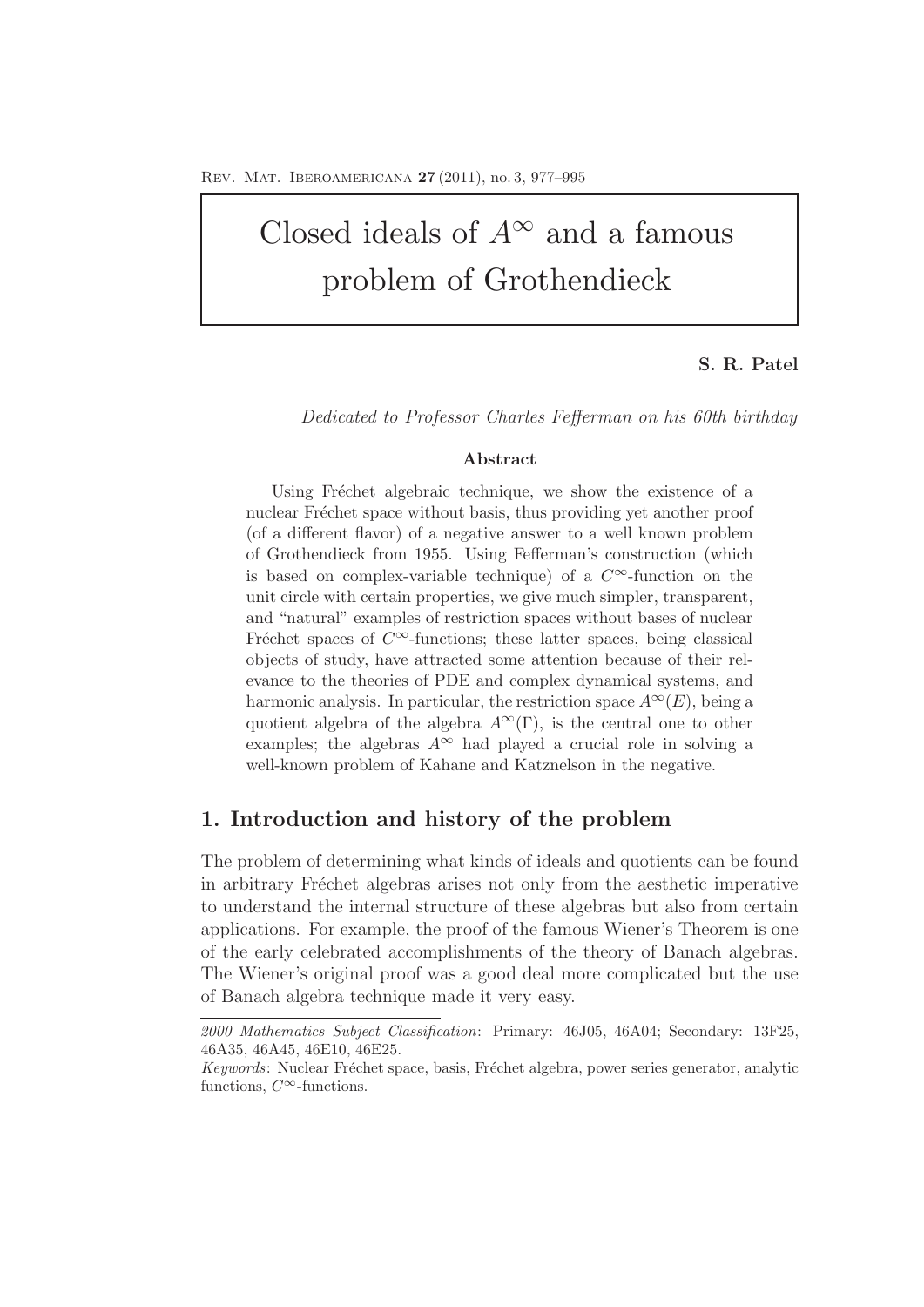In this paper, we will experience same kind of phenomena in respect of the existence of most easy and natural examples of nuclear Fréchet spaces without bases. In particular, we are specifically concerned with the determination of those Fréchet algebras which admit a nuclear Fréchet space without a basis as their quotient (see Theorem 2.7). In his famous memoir  $[15]$ , Grothendieck asked *whether every nuclear Fréchet space has a basis*. The problem has been solved by Mittiagin and Zobin in 1974 [17], and since then there are several various constructions of such spaces which relate to subspaces as well as quotients. (See e.g.  $[4, 5, 10, 12, 13, 18]$ .) We emphasize that all results given in these references were obtained by assuming  $a$ linear topological space structure. Though these constructions are ingenious (some of them relatively elementary), all these examples of nuclear Fréchet spaces without bases were constructed on purpose and they are not "natural" spaces of functions, operators or measures appearing in analysis. Recently, Domanski and Vogt [11] showed that the space of real-analytic functions (which is not metrizable) has no basis, and, in the metrizable case, Vogt [23] constructed an example of a nuclear Fréchet space without basis, consisting of  $C^{\infty}$ -functions.

In our case, it is worth noticeable that the algebraic structure of an algebra plays an important role to produce such examples, reducing more complicated construction. In particular, the non-existence of a cyclic basis in the algebra is due to the totally disconnected spectrum of the algebra; this result is also related to the topological structure of the algebra, that is, to having a special kind of topology on the algebra (see Corollary 2.6). Thus the algebraic structure and the topological structure of the algebra are closely related with each other. Though there are several results of automatic continuity in the literature, the connection between these two structures has been explored in a different manner for the first time in this paper.

We first obtain a few characterizations by investigating Fréchet algebras with a power series generator (defined below). Although the theoretical existence, obtained using the Fréchet algebraic technique, is very easy, the existence of a concrete example seems to be a difficult problem. For this we need to construct a non-zero  $C^{\infty}$ -function on the unit circle  $\Gamma$  with all negative Fourier coefficients zero and which vanishes on a closed, totally disconnected infinite subset of Γ. The construction of such function is given by C. Fefferman using complex-variable theory. Using this function, we give a few examples of nuclear Fréchet spaces without bases which are restriction spaces of Fréchet spaces of  $C^{\infty}$ -functions on subsets of either R or C.

The situation with quotients is somewhat more complicated. In the first place, a Fréchet space which admits a continuous norm can have a quotient which does not. Indeed, in 1936, Eidelheit showed that *any non-Banach*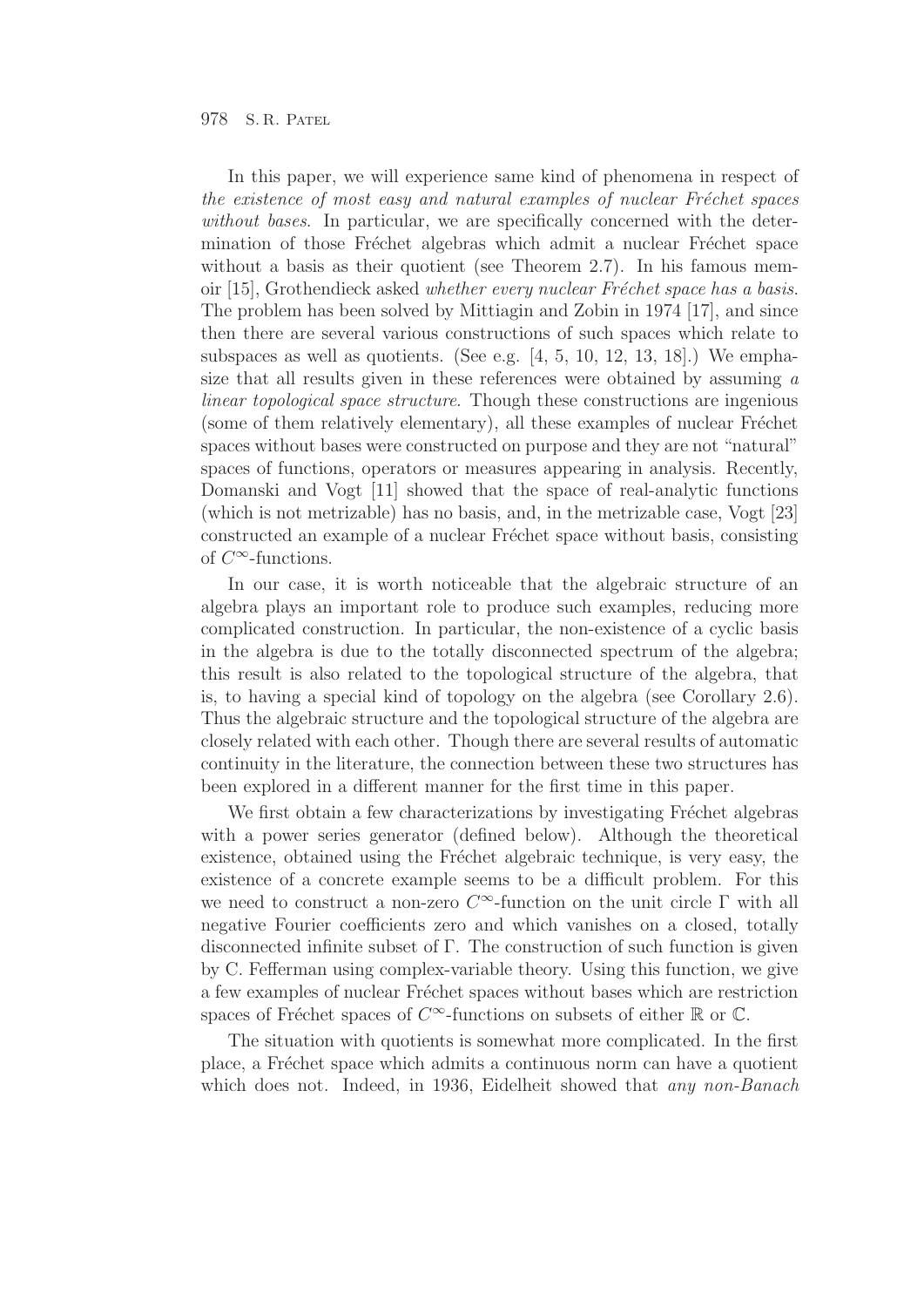Fréchet space has a quotient isomorphic to  $\omega$  [14]. (Another complication is that in order to obtain results one usually has to assume that the original algebra is separable –the nonseparable case seems to be much more difficult.) On the other hand, Bellenot and Dubinsky [3] showed that every Fréchet-Montel space not isomorphic to  $\omega$  has a nuclear Köthe quotient, i.e., a quotient with a continuous norm and a basis. It is then of interest to determine those Fréchet spaces which admit a nuclear Fréchet space with a continuous norm but without a basis as their quotient (see e.g. [13]), and, thus, our examples are different from Moscatelli's examples given in [18] as they are certainly not quojections.

**Acknowledgements.** The major part of this work was carried out whilst the author was a faculty (on contract) at the Department of Mathematics  $\&$ Statistics, Indian Institute of Technology Kanpur, Kanpur (Uttar Pradesh, India). He expresses his deep gratitude to Professor Charles Fefferman for useful correspondences. Corollaries 2.5 and 2.6 are essentially contained in the author's doctoral dissertation "Fréchet algebras, formal power series and formal Laurent series", accepted by Sardar Patel University in October 2002; the author wishes to thank Professor S. J. Bhatt for helpful advice in the preparation of this dissertation (research supported by the Council of Scientific and Industrial Research (Government of India) Research Fellowship). He would also like to thank the referee for a careful reading of the manuscript.

# **2. Existence using Fréchet algebraic technique**

All algebras in this paper will be commutative and unital unless otherwise specified. We use many concepts from the standard theory of Fréchet spaces (and algebras). Thus, we recall that a  $Fréchet$  algebra is a complete metrizable topological algebra A whose topology may be defined by a sequence  $(p_k)_{k\geq 1}$  (assumed increasing without loss of generality) of submultiplicative seminorms. The principal tool for studying Fréchet algebras is the Arens-Michael representation, in which  $A = \lim_{k \to \infty} (A_k; d_k)$  (see [19, §2] for more details). If each  $d_k$  is a surjective operator from  $A_{k+1}$  onto  $A_k$ , then we say that a Fréchet space A is a *quojection*. If the topology of A can be defined by a sequence  $(p_k)$  of norms, then we say that A admits a continuous norm. In fact, it is well known and easy to prove that a nuclear Fréchet space admits a continuous norm if and only if it admits a sequence of norms defining its Fréchet topology. A Fréchet algebra A is said to be a  $Q$ -algebra if the set of all its invertible elements is open. A is *local* if the Gel'fand space  $M(A)$  is singleton.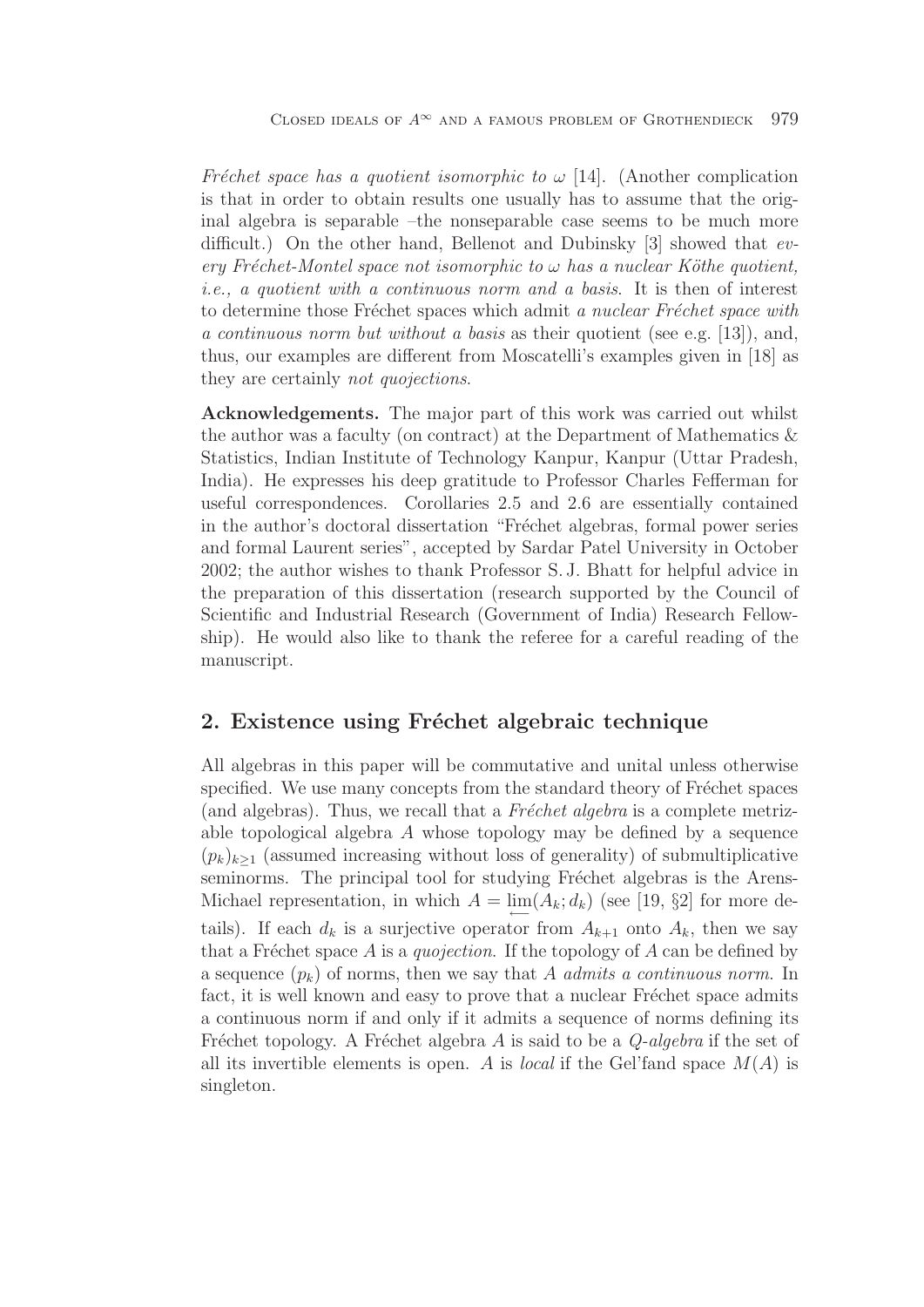A sequence  $(x_n)$  in a Fréchet space A is a basis if for each  $y \in A$  there exists a unique expansion of the form  $y = \sum_{n=0}^{\infty} \lambda_n x_n$ ,  $\lambda_n$  complex scalars. An element  $x$  in a Fréchet algebra  $A$  is a power series generator (shortly: p.s.g.) for A, if and only if each  $y \in A$  is of the form  $y = \sum_{n=0}^{\infty} \lambda_n x^n$ ,  $\lambda_n$  complex scalars, such that  $\sum_{n=0}^{\infty} |\lambda_n| p_k(x^n) < \infty$  for all k  $(\overline{[6]})$ . (A normed algebra with a p.s.g. can analogously be defined.) Such an  $A$  is a commutative, separable and singly generated Fréchet algebra generated by  $x$ ; also, if I is a closed ideal of A, then  $A/I$  has a p.s.g.  $x+I$ . We remark that the elements y in A may not necessarily have unique expansion of the form  $\sum_{n=0}^{\infty} \lambda_n x^n$ .

We write  $\mathcal F$  for the algebra  $\mathbb C[[X]]$  of all formal power series in an indeterminate X, with complex coefficients. The algebra  $\mathcal F$  is a Fréchet algebra when endowed with the weak topology defined by the projections  $\pi_m : \mathcal{F} \to \mathbb{C}, m \in \mathbb{Z}^+,$  where  $\pi_m(\sum_{n=0}^{\infty} \lambda_n X^n) = \lambda_m$ . A defining sequence of seminorms for F is  $(p'_k)$ , where  $p'_k(\sum_{n=0}^{\infty} \lambda_n X^n) = \sum_{n=0}^k |\lambda_n| (k \in \mathbb{N}).$ A Fréchet algebra of power series is a subalgebra A of  $\mathcal F$  such that A is a Fréchet algebra containing the indeterminate  $X$  and such that the inclusion map  $A \hookrightarrow \mathcal{F}$  is continuous [19]. In fact, surprising recent results show that the continuity of the inclusion map  $A \hookrightarrow \mathcal{F}$  in this setting is automatic, and hence the time-honored definitions of Banach and Fréchet (and, more generally,  $(F)$ -) algebras of power series contain a redundant clause (see [8, Corollaries 11.3 and 11.4]); this is not possible in the several-variable case by Theorem  $12.3$  of  $[8]$ . Recently, Fréchet algebras of power series  $-$ and more generally, the power series ideas in general Fréchet algebras– have acquired significance in understanding the structure of a Fréchet algebra [1, 6, 7, 8, 19, 20].

The initial range of examples of Fréchet algebras of power series having a p.s.g. includes F, the Beurling-Fréchet algebras  $\ell^1(\mathbb{Z}^+, W)$ , Hol $(U)$  (U a domain in  $\mathbb{C}$ ) and  $A^{\infty}(\Gamma)$ ; some other examples without a p.s.g. are the disc algebra  $A(D)$ ,  $H^{\infty}(U)$  (U a bounded domain in C containing 0),  $A^{k}(\Gamma)$ (see [6] for more details), and Fréchet algebras of power series in which polynomials fail to be dense (see [19, Remarks 1 (b) and 2]). Also Fréchet algebras with a cyclic basis generated by  $x$  are realized as examples of Fréchet algebras of power series by identifying the series expansions.

A seminorm  $p$  on a Fréchet (or even metrizable) algebra  $A$  with a cyclic basis generated by a p.s.g. x is a power series seminorm if  $p\left(\sum_{n=0}^{\infty} \lambda_n x^n\right) =$ <br> $\sum_{n=0}^{\infty} \lambda_n \left( \sum_{n=0}^{\infty} \lambda_n x^n \right)$  $\sum_{n=0}^{\infty} |\lambda_n| p(x^n)$  for all  $y \in A$ . Now let  $(A, \|\cdot\|)$  be a normed algebra with a p.s.g. x and let  $A^{\sim}$  be the completion of A. Then  $A^{\sim}$  need not be a Banach algebra with a p.s.g. x; but, if there exits a power series norm  $|\cdot|$ on A equivalent to  $\|\cdot\|$ , then A $\sim$  is a Banach algebra with a p.s.g. x (see [6, Remark 2.4 and Proposition 2.5]). More generally, we have the following lemma whose proof is based on [6, Lemma 2.2].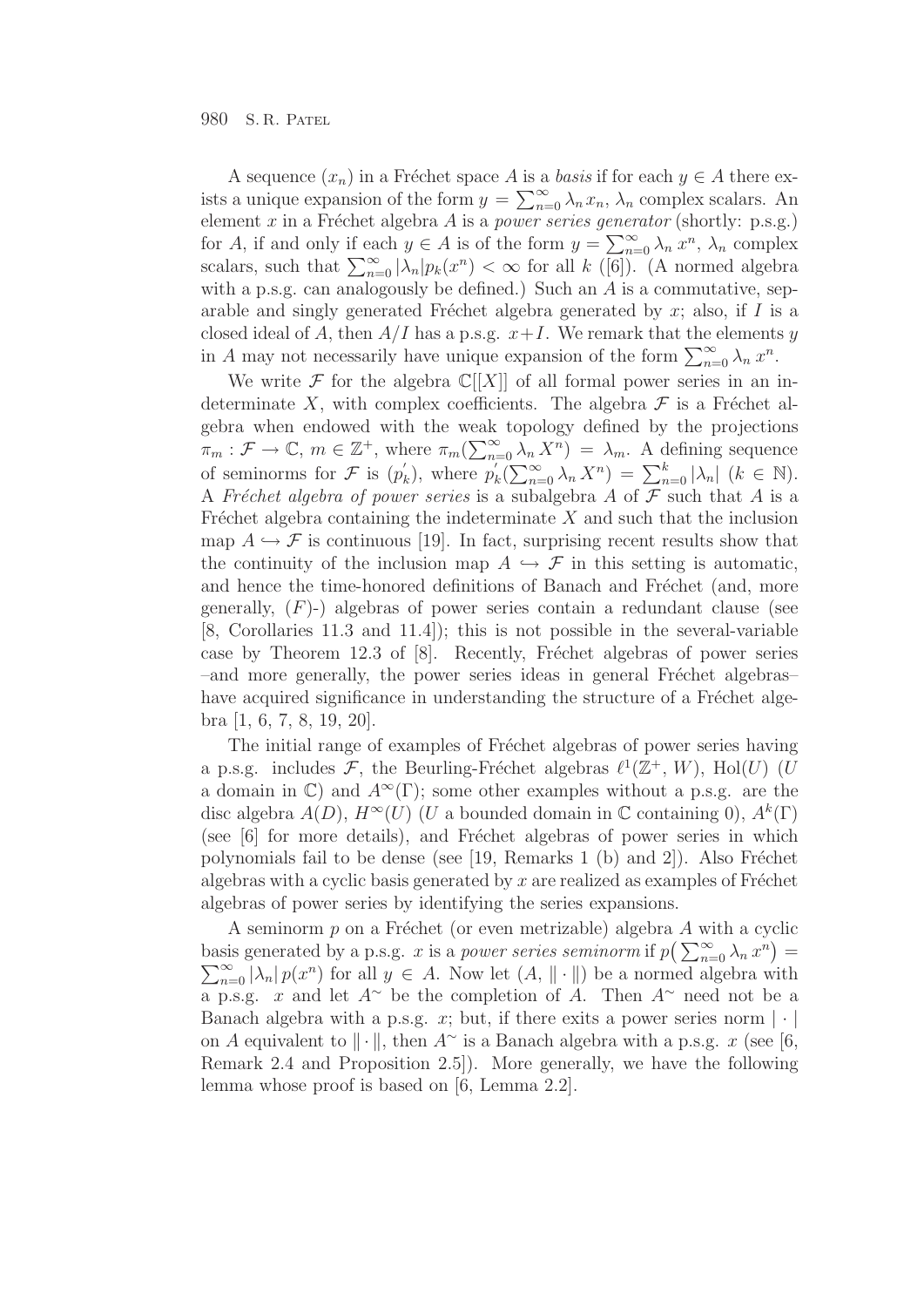**Lemma 2.1.** Let A be a Fréchet algebra having a p.s.q. x. Then x generates a cyclic basis if and only if the topology of A is defined by a sequence of power series seminorms.

A weight function on  $\mathbb{Z}^+$  is a function  $\omega : \mathbb{Z}^+ \to \mathbb{R}^+$  such that for all  $m, n \in \mathbb{Z}^+, \omega(m+n) \leq \omega(m)\omega(n)$  and  $\omega(n) > 0$ . If A is a Fréchet algebra with a cyclic basis generated by a p.s.g. x and we define  $\omega_k(n) = p_k(x^n)$  $(n \in \mathbb{Z}^+),$  then  $W = (\omega_k)$  is a separating sequence of functions on  $\mathbb{Z}^+$ satisfying  $\omega_k(m+n) \leq \omega_k(m) \omega_k(n)$ ,  $\omega_k(n) \leq \omega_{k+1}(n)$  and  $\omega_k(n) \geq 0$  for all  $m, n \in \mathbb{Z}^+$  all  $k \in \mathbb{N}$ . Let

$$
\ell^1(\mathbb{Z}^+, W) := \Big\{ \sum_{n=0}^{\infty} \lambda_n X^n \in \mathcal{F} : \sum_{n=0}^{\infty} |\lambda_n| \omega_k(n) < \infty \text{ for all } k \Big\}.
$$

Since, by Lemma 2.1, each  $p_k$  is a power series seminorm on A, the mapping  $\theta: \ell^1(\mathbb{Z}^+, W) \to A$  defined by  $\theta(\sum_{n=0}^{\infty} \lambda_n X^n) = \sum_{n=0}^{\infty} \lambda_n x^n$  is a homeomorphic isomorphism in view of the open mapping theorem. Thus we have the following characterization (see [6, Theorem 2.1] for more details):

**Theorem 2.2.** Let A be a Fréchet algebra with a cyclic basis generated by a p.s.g. x. Then A is isomorphic to either  $\mathcal F$  or the Beurling-Fréchet algebra  $\ell^1(\mathbb{Z}^+, W)$  for an increasing sequence W of weights on  $\mathbb{Z}^+$ .

More generally, if A is a Fréchet algebra with a p.s.g. x, then  $A \cong$  $\ell^1(\mathbb{Z}^+, W)/\text{ker}\theta$ , and so  $Sp_A(x) = M(A)$  is totally disconnected provided that ker  $\theta$  is proper (see [6, Theorem 3.7 (1)]). As corollaries, we have the following characterizations. A Banach algebra A is uniform if  $||x^2|| = ||x||^2$ for all  $x \in A$ . By a *proper* seminorm we mean a seminorm that is not a norm.

**Corollary 2.3.** Let  $(A, \|\cdot\|)$  be a Banach algebra of power series such that X is a p.s.g. for A. Then A is not a uniform Banach algebra.

**Corollary 2.4.** Let A be a Fréchet algebra. Then A is isomorphic to  $\mathcal{F}$  if and only if it is a Fréchet algebra with a p.s.q. and with its Fréchet topology defined by a sequence  $(p_k)$  of proper power series seminorms.

We remark that the above corollary also holds under the weak assumptions: A a Fréchet algebra of power series and any sequence  $(p_k)$  of proper seminorms on  $A$  (see [19, Corollary 3.4]). Thus every Fréchet algebra of power series other than  $\mathcal F$  admits a continuous norm.

**Corollary 2.5.** Let A be a Fréchet algebra with the Gel'fand space  $M(A)$ of continuous characters which is not totally disconnected. If A has a p.s.q., then A is a semisimple Fréchet algebra and  $M(A)$  is either a disc in the complex plane or is the whole of C.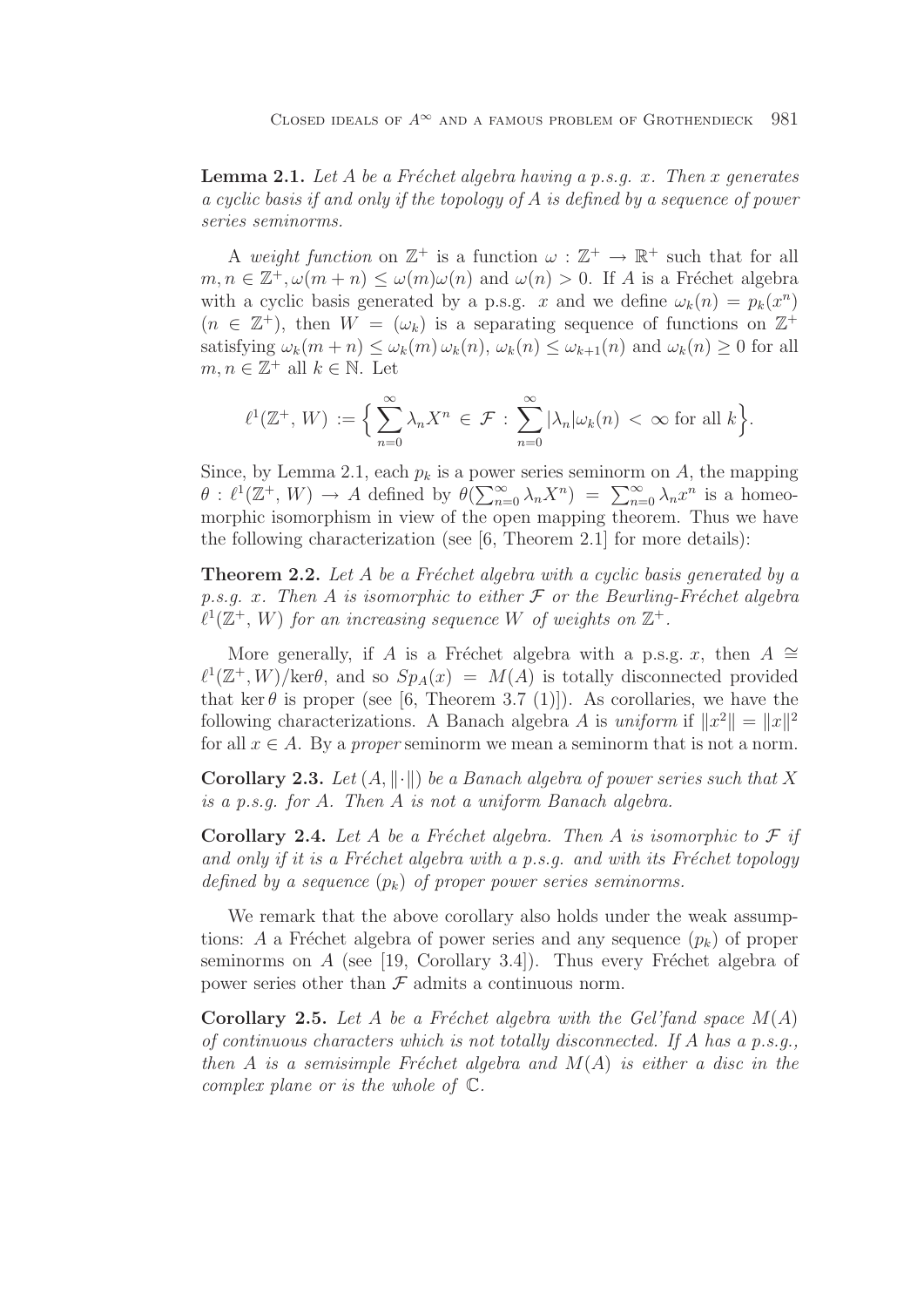**Proof.** Evidently, A is not a local algebra as  $M(A)$  is not singleton. Further,  $A \cong \ell^1(\mathbb{Z}^+, W)$  since  $M(A)$  is totally disconnected in the other case as remarked earlier after Theorem 2.2. Thus  $M(\ell^1(\mathbb{Z}^+, W))$  is not totally disconnected, and contains at least two distinct points in C. Hence  $r > 0$ , where  $r = \sup_k r_k$  and  $r_k = \inf_{n \in \mathbb{Z}^+} \omega_k(n)^{1/n}$ . This shows that  $\ell^1(\mathbb{Z}^+, W)$  is semisimple. Now, by [6, Theorem 3.7 (2)], if  $r = \infty$ , then  $A \cong Hol(\mathbb{C})$ , the Fréchet algebra of entire functions, and if  $r < \infty$ , then either  $A \cong Hol(U)$ , U an open disc with radius r, or is a Q-algebra in which case  $M(A)$  is a closed disc.

The above corollary shows that the assumption that  $A$  is semisimple in the statement (2) of Theorem 3.7 of [6] can be replaced by a weaker hypothesis:  $Sp<sub>A</sub>(x)$  is not singleton.

**Corollary 2.6.** Let A be a non-local Fréchet algebra with a p.s.g. x. The following are equivalent.

- (1)  $Sp<sub>A</sub>(x)$  is a hemicompact metric space which is not totally disconnected.
- (2) The p.s.g. x generates a cyclic basis for A.
- (3) The topology of A is defined by a sequence of power series seminorms.

**Proof.** (2)  $\Leftrightarrow$  (3). This is an easy consequence of Lemma 2.1.

 $(1) \Rightarrow (2)$ . By Corollary 2.5, A is a semisimple Fréchet algebra isomorphic to the Beurling-Fréchet algebra  $\ell^1(\mathbb{Z}^+, W)$ . Hence the p.s.g. x generates a cyclic basis.

 $(2) \Rightarrow (1)$ . By Theorem 2.2, A is isomorphic to  $\ell^1(\mathbb{Z}^+, W)$ . The Gel'fand space of  $\ell^1(\mathbb{Z}^+, W)$  is not totally disconnected.

**Remark.** We note that the algebra  $C(E)$  of all continuous functions on a totally disconnected compact metric space  $E$  is a uniform Banach algebra with a p.s.g.  $e^{i\theta}|_E$ ,  $0 \le \theta \le 2\pi$ , whose topology is not given by a power series norm and the Gel'fand space is E. In fact,  $C(E)$  is isomorphic to  $A^+(E)$ , a quotient of the algebra  $A^+(\Gamma)$  of absolutely convergent Taylor series. On the other hand, by Corollary 2.3, there does not exist a Banach algebra of power series having a p.s.g., which is also a uniform algebra. But, in the Fréchet case, this can happen, for example in the algebra  $Hol(U)$ . This is one of the significant differences between Banach algebra of power series and Fréchet algebra of power series at the level of uniform algebras with a p.s.g.

All of the ingredients are now present and we are ready to prove the main result of this paper.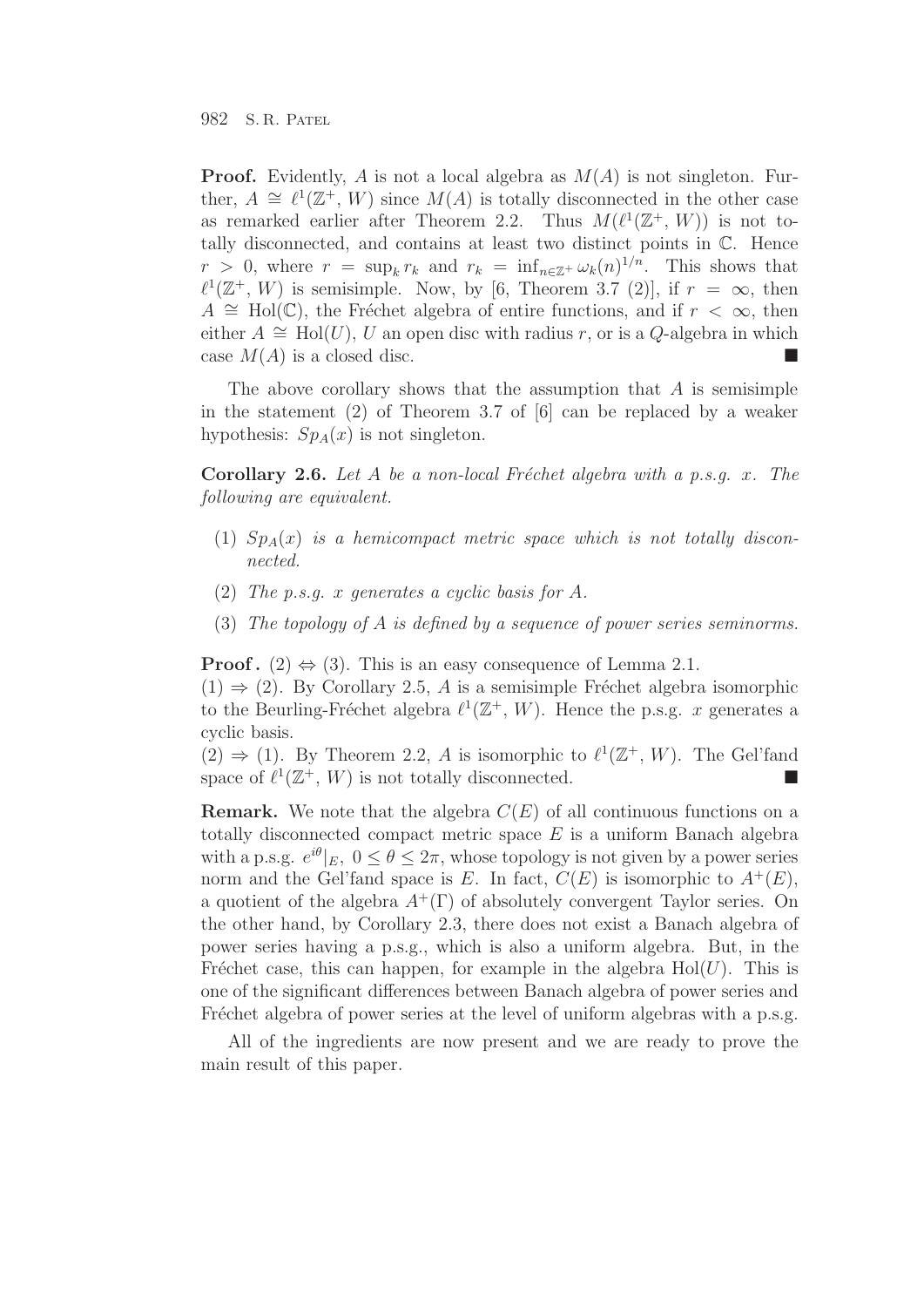**Theorem 2.7.** If A is a non-local, non-Banach Fréchet Q-algebra with a cyclic basis generated by a p.s.g. x such that the Fréchet topology of A is defined by a sequence  $(p_k)_{k\geq 1}$ , where  $p_k(\sum_{n=0}^{\infty} \lambda_n x^n) = \sup_{n\in\mathbb{Z}^+} |\lambda_n| p_k(x^n)$ , then  $A$  has a quotient which is a nuclear Fréchet space without a basis.

**Proof.** Let A satisfy the stated conditions. Then, by Theorem 2.2, A is isomorphic to  $\ell^1(\mathbb{Z}^+, W)$ . Also, by [21, Theorem 6.1.3], A is nuclear, and, by Corollary 2.5, the Gel'fand space  $Sp<sub>A</sub>(x)$  of continuous characters is isomorphic with the closed unit disc  $D$  as  $A$  is a Q-algebra. Suppose that  $E$ is a closed, totally disconnected infinite subset of  $\Gamma$  such that

$$
I(E) := \{ y \in A : \hat{y} \equiv 0 \text{ on } E \}
$$

is a proper closed ideal of A. Consider the restriction algebra  $A/I(E) :=$  $A(E)$ . Clearly it is a non-local nuclear Fréchet Q-algebra with a p.s.g.  $x+I(E)$ and  $E$  as its Gel'fand space. Then, by Corollary 2.6, it has no cyclic basis. Suppose  $A(E)$ , when considered as a nuclear Fréchet space, has some other basis  $(x_n)$ . Then  $(x_n)$  is equicontinuous. So, by the Dynin-Mitiagin Basis Theorem, it is absolute. Hence, by [21, 10.2.2] due to Rolewicz,  $A(E)$  is isomorphic to a nuclear Fréchet sequence (Köthe) space. Thus, by [16, Proposition 28.16],  $A(E) \cong \lambda^{\infty}(A')$ , where A' is the Köthe matrix  $(q_k(x_n))_{k,n \in \mathbb{Z}^+}$ . Also each  $z \in A(E)$  admits a unique expansion of the form  $\sum_{n=0}^{\infty} \mu_n x_n$ , i.e.,  $z = \sum_{n=0}^{\infty} \lambda_n (x + I(E))^n = \sum_{n=0}^{\infty} \mu_n x_n$ . Since  $x + I(E)$  does not generate a cyclic basis for  $A(E)$ , z can be represented by the system  $(x + I(E))^n$ ,  $n \in \mathbb{Z}^+$ , but not in a unique way, say,  $\sum_{n=0}^{\infty} \eta_n(x+I(E))^n$  is another expression for z. So there is at least one  $k \in \mathbb{Z}^+$  such that  $\lambda_k \neq \eta_k$ . For this k, we have  $\lambda_k (x + I(E))^k = \sum_{n=0}^{\infty} \mu_n^k x_n$  since  $\lambda_k (x + I(E))^k$  is an element of  $A(E)$ . But then  $\eta_k(x+I(E))^k = \sum_{n=0}^{\infty} \zeta_n^k x_n$ , where  $\zeta_n^k = \frac{\mu_n^k \eta_k}{\lambda_k}$  for all n. Thus, we have

$$
z = \lim_{n} \sum_{k=0}^{n} \lambda_k (x + I(E))^k = \lim_{n} \lim_{m} \sum_{k=0}^{n} \left( \sum_{l=0}^{m} \mu_l^k x_l \right) = \sum_{m=0}^{\infty} \mu_m x_m
$$

since  $\phi_k(l) = \mu_l^k x_l$  is uniformly Cauchy over k; note that, as a consequence of the Grothendieck-Pietsch criterion, the Fréchet topology of  $A(E)$  can be defined by  $(\|\cdot\|_k)$ , where  $\|(\sum_{n=0}^{\infty} \mu_n x_n)\|_k = \sup_n |\mu_n| q_k(x_n)$ . On the other hand, we have

$$
z = \lim_{n} \sum_{k=0}^{n} \eta_k (x + I(E))^k = \lim_{n} \lim_{m} \sum_{k=0}^{n} \left( \sum_{l=0}^{m} \zeta_l^k x_l \right) = \sum_{m=0}^{\infty} \zeta_m x_m
$$

since  $\phi'_k(l) = \zeta_k^k x_l$  is uniformly Cauchy over k. Hence the two series expansions of z about the system  $(x_n)$  are different, showing that the system  $(x_n)$ cannot be a basis for  $A(E)$ . Thus we have shown that there does not exist any basis for  $A(E)$ .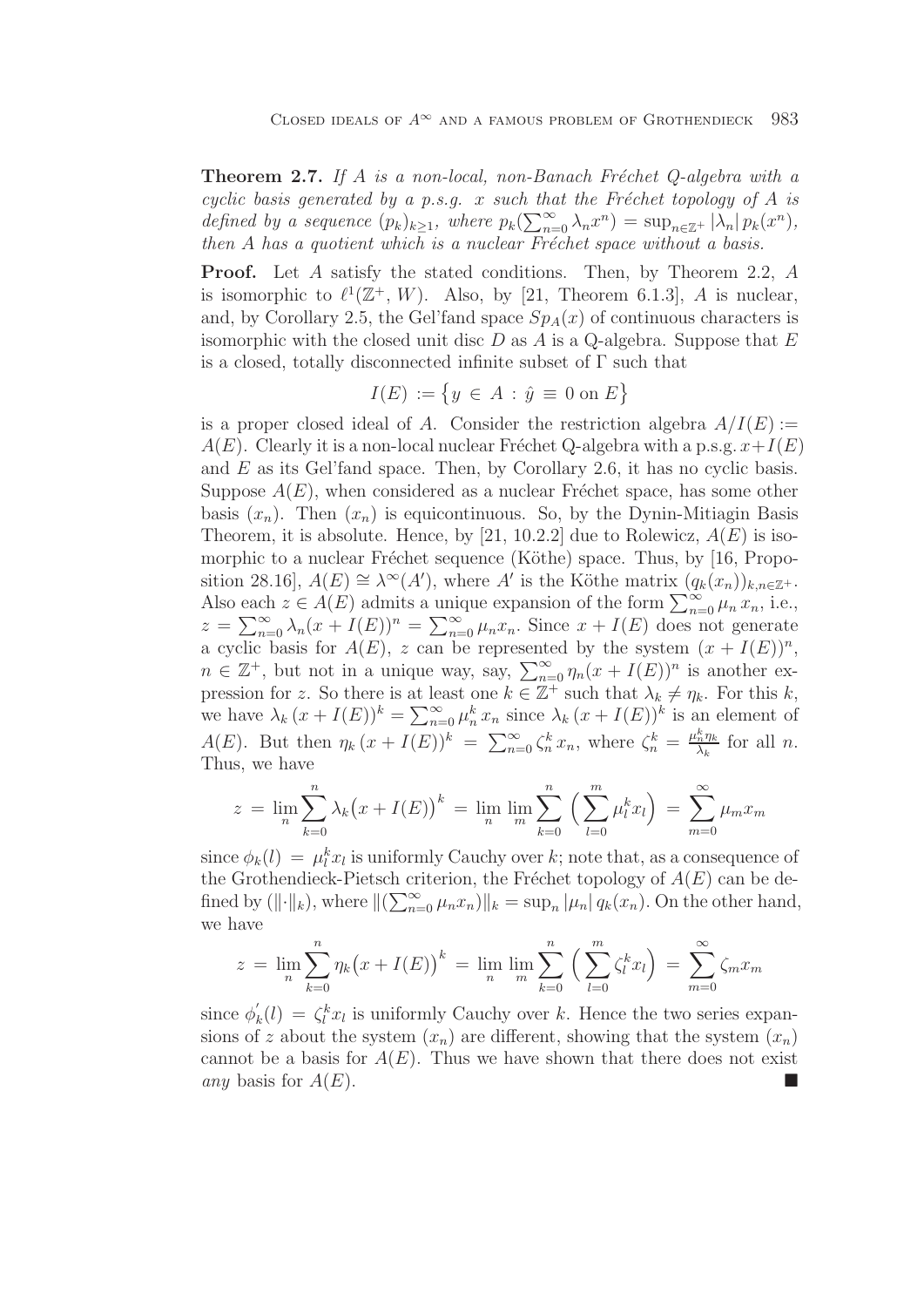We give an alternate proof for a special case as follows; one can follow this idea to give proof for a more general case by replacing  $A^{\infty}(\Gamma)$  and  $A^{\infty}(E)$ by A and  $A(E)$ , respectively.

First, we note that by using the formula

$$
\langle \nu, f \rangle = \sum_{n=0}^{\infty} \hat{f}(n) \nu_n
$$

for  $\nu = {\nu_n} \in C_0$ , the Banach space of all complex sequences converging to zero at infinity, we identify  $A^+(\Gamma)$  with the dual of  $C_0$ . As in the proof above, if  $A^{\infty}(E)$  has some other basis  $(F_n)$ , then it is isomorphic to a nuclear Fréchet sequence (Köthe) space. Hence, following the above argument, we can identify  $A^{\infty}(E)$  with the dual of some suitable Fréchet sequence space C, which is a subspace of  $C_0$ . Further, using the above formula, it is easy to see that if  $F = f|_E = f + I(E)$  is an element of  $A^{\infty}(E)$ , then  $\langle \nu, f + g \rangle$  $=$  <  $\nu$ ,  $f$  > for  $g \in I(E)$  and for a fixed element  $\nu \in C \subset C_0$ . By varying  $\nu$ , we see that  $\langle \nu, g \rangle = 0$  for all  $\nu \in C$ , and hence  $g = 0$ , implying that  $I(E) = \{0\}$ , a contradiction of the fact that  $I(E)$  is a proper closed ideal of  $A^{\infty}(\Gamma)$  (see §3).

We again emphasize that we have considered only separable algebras, and, for the separability condition, x being a p.s.g. for A is sufficient (but not necessary as evidenced by the examples before Lemma 2.1). Also the specific Fréchet topology on A is required to ensure that A is nuclear. We remark that the uniqueness of the Fréchet topology for Fréchet algebras of power series has been established in Corollary 4.2 of [19], and the uniqueness of the Fréchet topology for  $(F)$ -algebras of power series has been established in Corollary 11.7 of [8] by another approach. The following counterexamples show that the assumptions on A cannot be dropped.

**Example 1.** We note that  $\mathcal F$  is a local algebra, satisfying all other stated conditions. The non-zero ideals of  $\mathcal F$  are just the principal ideals  $\mathcal F X^k$  $(k \geq 0)$ ; each of these is closed in F and therefore the quotient algebras are finite-dimensional algebras. Hence, it is of interest to also note that  $\mathcal F$ is the only Fréchet algebra of finite type among Fréchet algebras of power series [19, p. 132].

**Example 2.** If A was a non-local Banach algebra with a cyclic basis generated by a p.s.g. x, then, by Theorem 2.2, A is isomorphic to the semisimple Beurling-Banach algebra  $\ell^1(\mathbb{Z}^+, \omega)$ . Hence, A cannot be nuclear being an infinite-dimensional normed algebra (Dvoretzky-Rogers Theorem), and therefore the quotient algebras of A with a p.s.g.  $x + I$  cannot be nuclear for the same reason.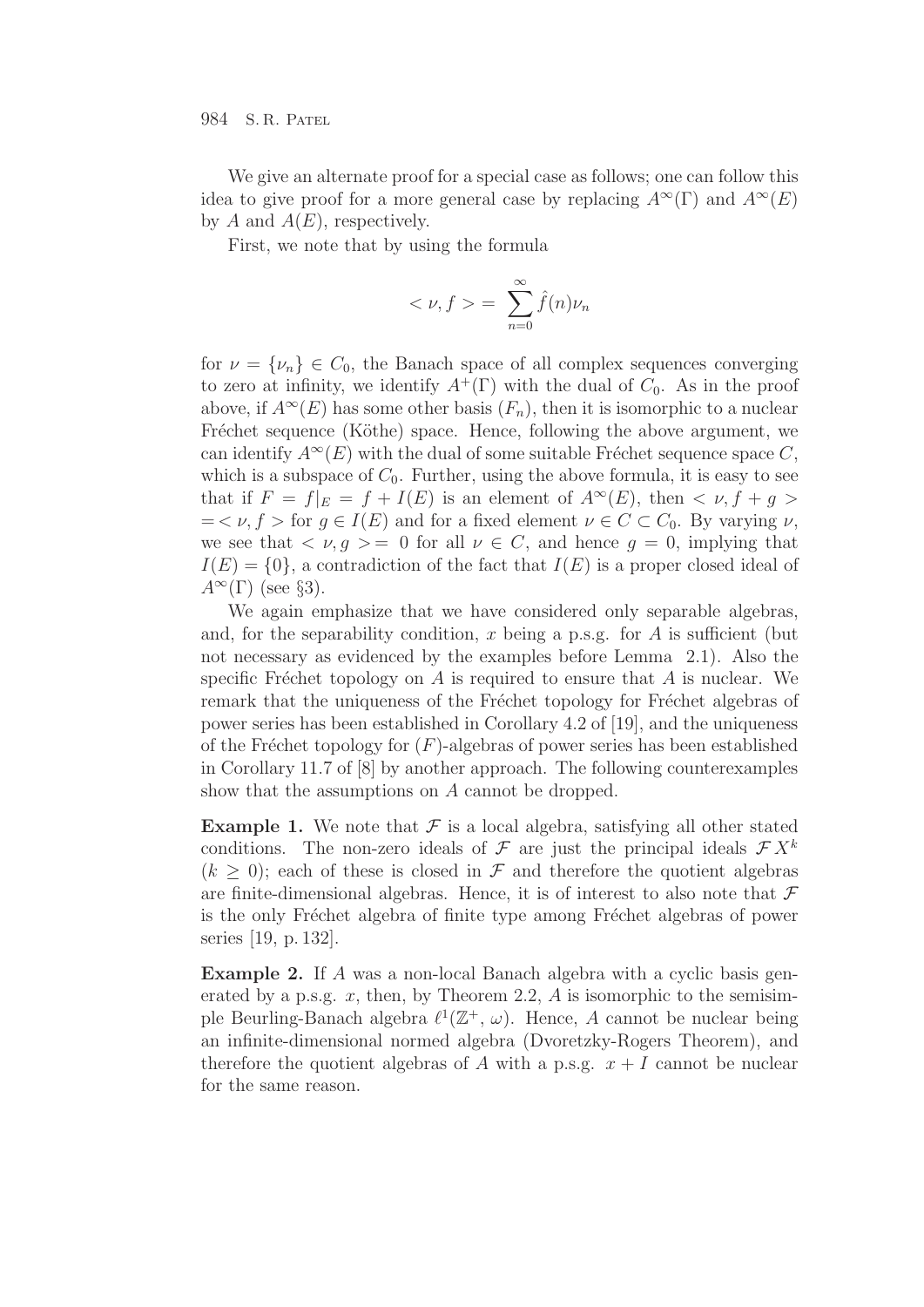**Example 3.** Suppose that A is not a Q-algebra, satisfying all other stated conditions. Then, by Corollary 2.5, A is isomorphic to  $\ell^1(\mathbb{Z}^+, W)$  which is semi-simple, and therefore, by [6, Theorem 3.7], it is isomorphic to either  $\text{Hol}(U)$  or  $\text{Hol}(\mathbb{C})$ . If E is a closed, totally disconnected infinite subset of U (or  $\mathbb{C}$ ), then elementary complex-variable theory shows that  $I(E) = \{0\}$  for  $Hol(U)$  (or  $Hol(\mathbb{C})$ ).

# **3. Fefferman's construction of a** C<sup>∞</sup>**-function**

We now show that  $I(E)$  of Example 4.1 is, indeed, proper for E given below. We remark that the construction given here is different from a construction of outer functions in  $A^{\infty}(\Gamma)$  for Carleson sets (see [22, Theorem 3.3]).

We consider the following subsets of Γ.

Let  $\epsilon_N = 64^{-N}$  for  $N \geq 1$ . Let  $E = \{ \exp(i \sum_{n=1}^{\infty} \sigma_n \epsilon_n) : \text{each } \sigma_n = \pm 1 \}$ and  $E_N = \left\{ \exp(i \sum_{n=1}^N \sigma_n \epsilon_n) : \text{each } \sigma_n = \pm 1 \right\}$  for  $N \geq 1$ . For  $1 \leq M \leq N$ and  $\zeta = \exp\left(i \sum_{n=1}^{M} \sigma_n \epsilon_n\right) \in E_M$ , let

$$
E_N(\zeta) = \Big\{\exp\Big(i\sum_{n=1}^N \hat{\sigma}_n \epsilon_n\Big) : \text{each } \hat{\sigma}_n = \pm 1, \text{ and } \hat{\sigma}_n = \sigma_n \text{ if } n \leq M\Big\}.
$$

It is easy to see that E is a closed, totally disconnected subset of  $\Gamma$ . Note that  $\zeta \in E_M, \zeta' \in E_N(\zeta)$  imply  $|\zeta - \zeta'| \leq \epsilon_M$  and  $\zeta \in E$  implies  $dist(\zeta, E_N) \leq \epsilon_N$ . Also  $E_N$  consists of  $2^N$  points on  $\Gamma$  and  $\zeta \in E_N$  implies  $dist(\zeta, E) \leq \epsilon_N$ . For any  $z \in \mathbb{C}$ , and for  $M \leq N$ , we have  $|\text{dist}(z, E_M) - \text{dist}(z, E_N)| \leq \epsilon_M$ .

Next, we define a basic analytic function and give some important properties of that function.

For  $0 < \epsilon < 1$  and  $z \in U$  an open unit disc, define

$$
\tilde{G}_{\epsilon}(z) = \int_{-\pi}^{\pi} \frac{|1 + \epsilon - e^{i\theta}|^{-1/2} d\theta}{1 - e^{-i\theta}z}.
$$

**Lemma 3.1.** For each  $0 < \epsilon < 1$ , the function  $\tilde{G}_{\epsilon}(z)$ , defined initially for  $z \in U$ , extends to a function  $G_{\epsilon}(z)$ , defined for  $z \in D$  a closed unit disc, and having the following properties:

- (1)  $G_c(z)$  is analytic in U and  $C^{\infty}$  on D.
- (2)  $\left| \left( \frac{d}{dz} \right)^k G_{\epsilon}(z) \right| \le c(k) \left[ |1-z| + \epsilon \right]^{-1/2-k}$  for  $z \in D, k \ge 0$  and  $0 < \epsilon < 1$ ; where  $c(k)$  is a constant depending only on k, but not on z or  $\epsilon$ .
- (3) Re  $G_{\epsilon}(z) \geq c \left[ |1-z| + \epsilon \right]^{-1/2}$  for  $z \in D$  and  $0 < \epsilon < 1$ ; where c is a positive constant, independent of z and  $\epsilon$ .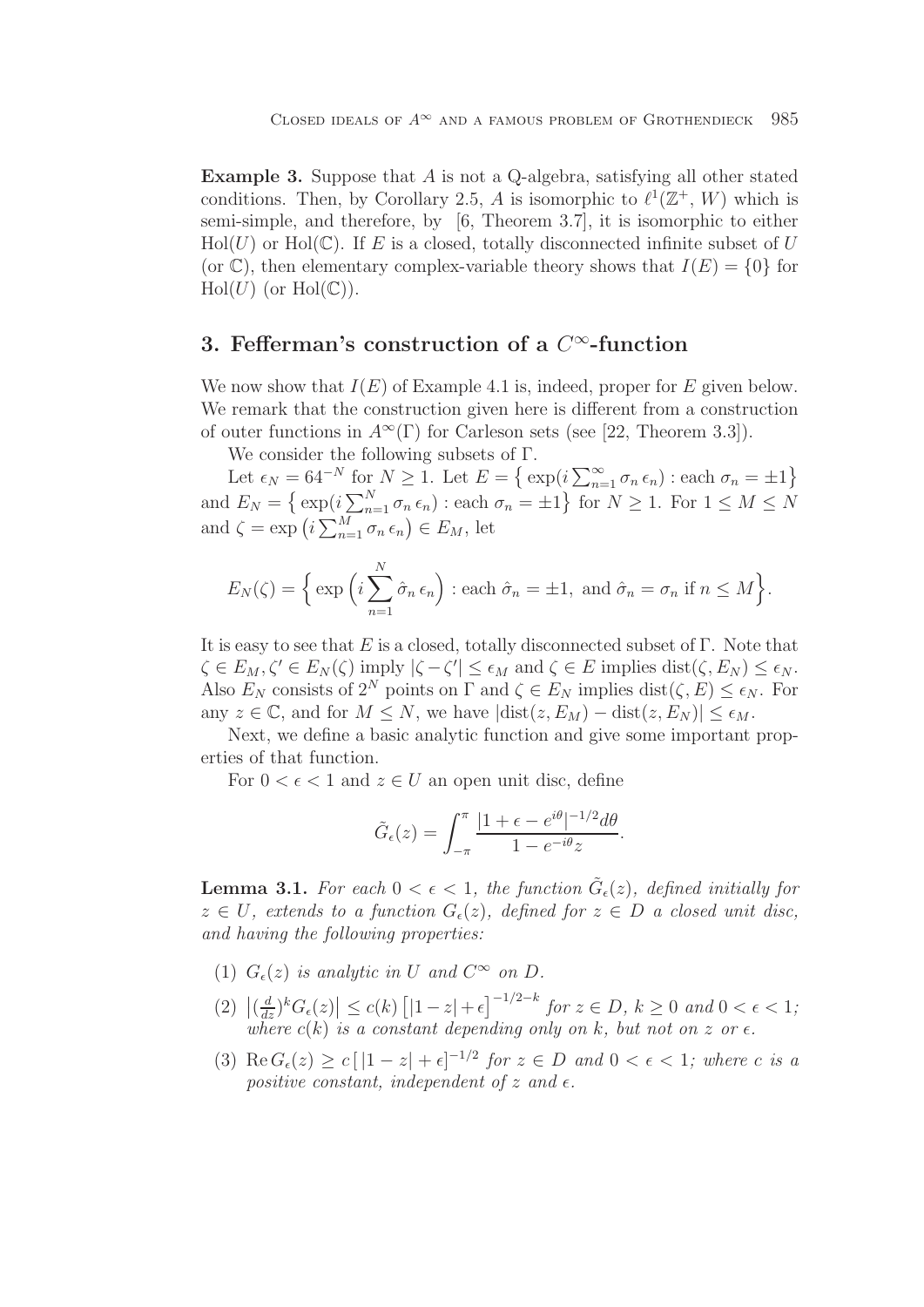**Proof.** For  $z \in U$ , we have

$$
\tilde{G}_{\epsilon}(z) = \frac{1}{i} \oint_{|\zeta|=1} \frac{|1+\epsilon-\zeta|^{-1/2} d\zeta}{\zeta-z}.
$$

It is easy to define single-valued branches of the analytic functions

$$
(1+\epsilon-\zeta)^{-1/4}
$$

in  $\{|\zeta| < 1 + \epsilon\}$  and  $(1 + \epsilon - \zeta^{-1})^{-1/4}$  in  $\{|\zeta| > (1 + \epsilon)^{-1}\}$  so that we have

$$
|1 + \epsilon - \zeta|^{-1/2} = (1 + \epsilon - \zeta)^{-1/4} (1 + \epsilon - \zeta^{-1})^{-1/4}
$$

for  $\zeta \in \Gamma$ . Hence, for  $z \in U$ , we have

$$
\tilde{G}_{\epsilon}(z) = \frac{1}{i} \oint_{|\zeta|=1} \frac{(1+\epsilon-\zeta)^{-1/4} (1+\epsilon-\zeta^{-1})^{-1/4} d\zeta}{\zeta - z}
$$

$$
= \frac{1}{i} \oint_{|\zeta|=r} \frac{(1+\epsilon-\zeta)^{-1/4} (1+\epsilon-\zeta^{-1})^{-1/4} d\zeta}{\zeta - z}
$$

for  $1 < r < 1+\epsilon$ . The last integral clearly defines a function of z analytic in the disc  $\{|z| < r\}$ . Since r may be taken arbitrarily close to  $1+\epsilon$ , we conclude that  $\tilde{G}_{\epsilon}(z)$ , defined initially for  $z \in U$ , extends to an analytic function on  $\{|z| < 1 + \epsilon\}$ . This proves (1).

To prove (2), we consider integrals of the form

$$
F(\phi) = \int_{-\pi}^{\pi} K(\phi - \theta) f(\theta) d\theta, \phi \in \mathbb{R},
$$

under various assumptions on  $K$  and  $f$ . Regarding  $f$ , we assume that

$$
\left| \left( \frac{d}{d\theta} \right)^k f(\theta) \right| \le c(k) \left[ |\theta| + \epsilon \right]^{-1/2 - k}
$$

for  $k \geq 0$ , where  $c(k)$  is a constant depending only on k. Then we use the following two propositions.

**Proposition 3.2.** Let F be defined as above, where f satisfies the assumption given above. Let  $\phi \in \mathbb{R}$ . Under any of the following hypotheses, we have

$$
\left| \left( \frac{d}{d\phi} \right)^k F(\phi) \right| \le c'(k) \left[ |\phi| + \epsilon \right]^{-1/2 - k}
$$

for  $k \geq 0$ , where  $c'(k)$  depends only on k and on the constants  $c_0$  and  $c_0(k)$ below.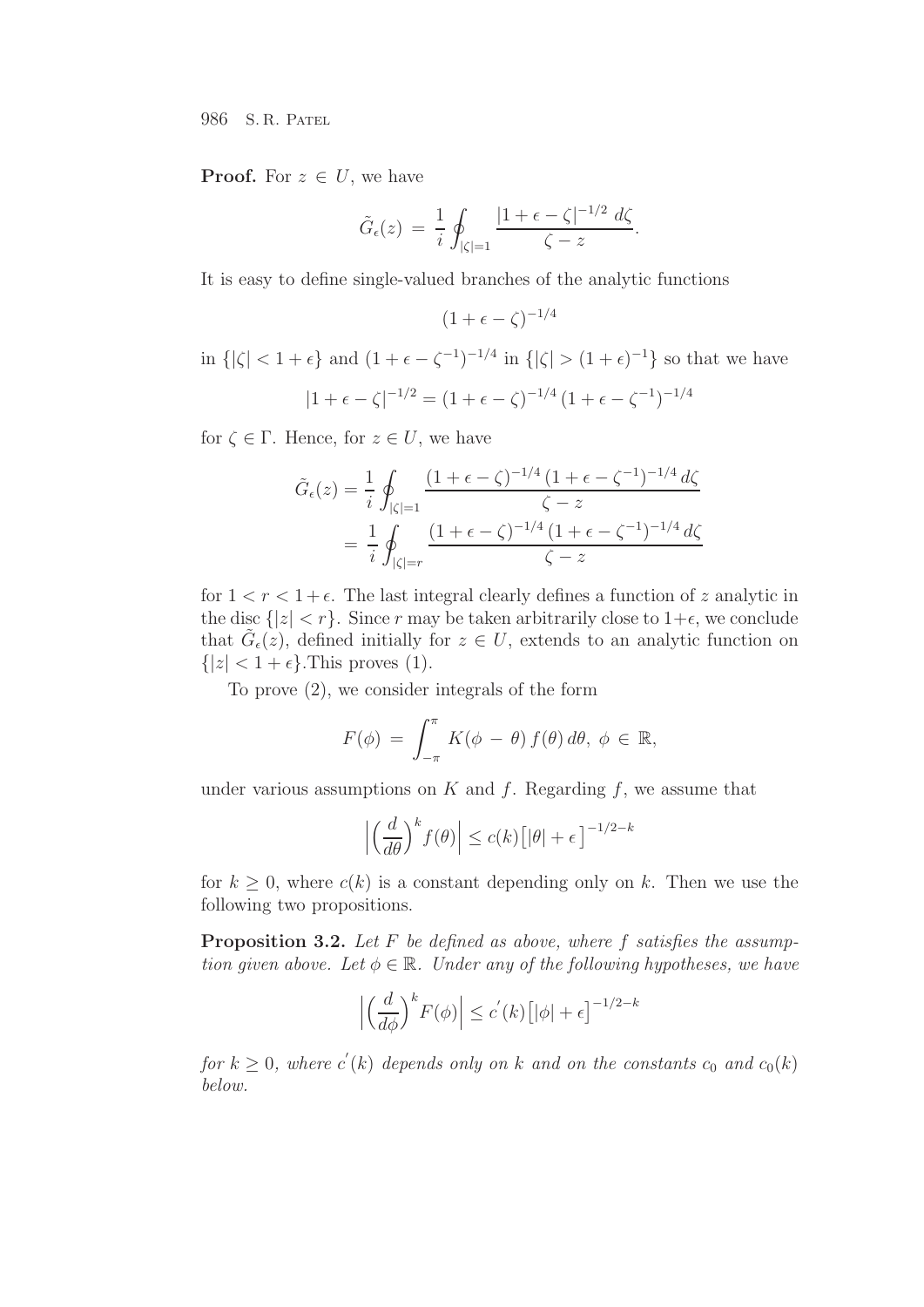CLOSED IDEALS OF  $A^{\infty}$  AND A FAMOUS PROBLEM OF GROTHENDIECK 987

- (H1)  $|\phi| \leq \epsilon$ , K is even, and  $\int_{-\pi}^{\pi} |K(\theta)| d\theta \leq c_0$ .
- (H2)  $|\phi| \leq \epsilon$ , K is odd, supp  $K \subset [-2\epsilon, 2\epsilon]$ , and  $|K(\theta)| \leq \frac{c_0}{10}$  $\frac{\partial}{\partial \theta}$  for all  $\theta$ .
- (H3)  $|\phi| \leq \epsilon$ , K is odd, supp  $K \subset {\theta : |\theta| \geq \epsilon}$ , and  $|K^{(k)}(\theta)| \leq \frac{c_0(k)}{|A|!|+k}$  $\frac{\partial}{\partial \theta} \left| \frac{\partial}{\partial r} \right|^{1+k}$  for all  $\theta$  and  $k$ .
- (H4)  $|\phi| \geq \epsilon$ , supp  $f \subset {\theta : |\theta| \leq \frac{|\phi|}{2}},$  and  $|K^{(k)}(\theta)| \leq \frac{c_0(k)}{|A|!|+k}$  $\frac{\mu_{0}(\kappa)}{|\theta|^{1+k}}$  for all  $\theta \in \mathbb{R}$ and  $k > 0$ .
- (H5)  $|\phi| \geq \epsilon$ , supp  $f \subset {\theta : \frac{1}{4}|\phi| \leq |\theta| \leq 4|\phi|}$ , K is even and  $\int_{-\pi}^{\pi} |K(\theta)| d\theta \leq c_0$ .
- (H6)  $|\phi| \geq \epsilon$ , supp  $f \subset {\theta : \frac{1}{4}|\phi| \leq |\theta| \leq 4|\phi|}$ , K is odd, supp  $K \subset {\theta : \frac{1}{4}|\phi| \leq \frac{1}{4}$  $|\theta| \leq \frac{1}{8} |\phi|$ , and  $|K(\theta)| \leq \frac{c_0}{|\theta|}$  for all  $\theta$ .
- (H7)  $|\phi| \geq \epsilon$ , supp  $f \subset {\theta : \frac{1}{4}|\phi| \leq |\theta| \leq 4|\phi|}$ , K is odd, supp  $K \subset {\theta : \frac{1}{4}|\phi| \leq \frac{1}{4}$  $|\theta| \geq \frac{1}{16} |\phi|$ , and  $|K(\theta)| \leq \frac{c_0}{|\theta|}$  for all  $\theta$ .
- (H8)  $|\phi| \geq \epsilon$ , supp  $f \subset {\theta : |\theta| \geq 3|\phi|}$ , and  $|K(\theta)| \leq \frac{c_0}{10}$  $\frac{\partial}{\partial \theta}$  for all  $\theta$ .

**Sketch of Proof of Proposition 3.2.** Under each of the above hypotheses  $(H1), \ldots, (H8)$ , one of the following formulas yields the result at once.

- $F(1)$   $F^{(k)}(\phi) = \int_{-\pi}^{\pi} K(\theta) f^{(k)}(\phi \theta) d\theta$ ,
- $F(2)$   $F^{(k)}(\phi) = \int_{-\pi}^{\pi} K(\theta) f^{(k)}(\phi \theta) d\theta = \frac{1}{2} \int_{-\pi}^{\pi} K(\theta) [f^{(k)}(\phi \theta) f^{(k)}(\phi + \theta)] d\theta$ provided  $K$  is odd,
- F(3)  $F^{(k)}(\phi) = \int_{-\pi}^{\pi} K^{(k)}(\theta) f(\phi \theta) d\theta$ , and
- $F(4)$   $F^{(k)}(\phi) = \int_{-\pi}^{\pi} K^{(k)}(\phi \theta) f(\theta) d\theta.$

Formulas  $F(1), \ldots, F(4)$  are trivial consequences of the definition of F above. When we apply  $F(2)$  to treat  $(H2)$  and  $(H6)$ , we note that

$$
|f^{(k)}(\phi - \theta) - f^{(k)}(\phi + \theta)| \le 2|\theta| \max\{|f^{(k+1)}(\xi)| : \xi \in (\phi - \theta, \phi + \theta)\}.
$$

We apply  $F(1)$  to treat  $(H1)$ ,  $(H5)$ ,  $(H7)$  and  $(H8)$ . We apply  $F(3)$  to treat  $(H3)$ , and apply  $F(4)$  to treat  $(H4)$ . For example, under  $(H6)$ , we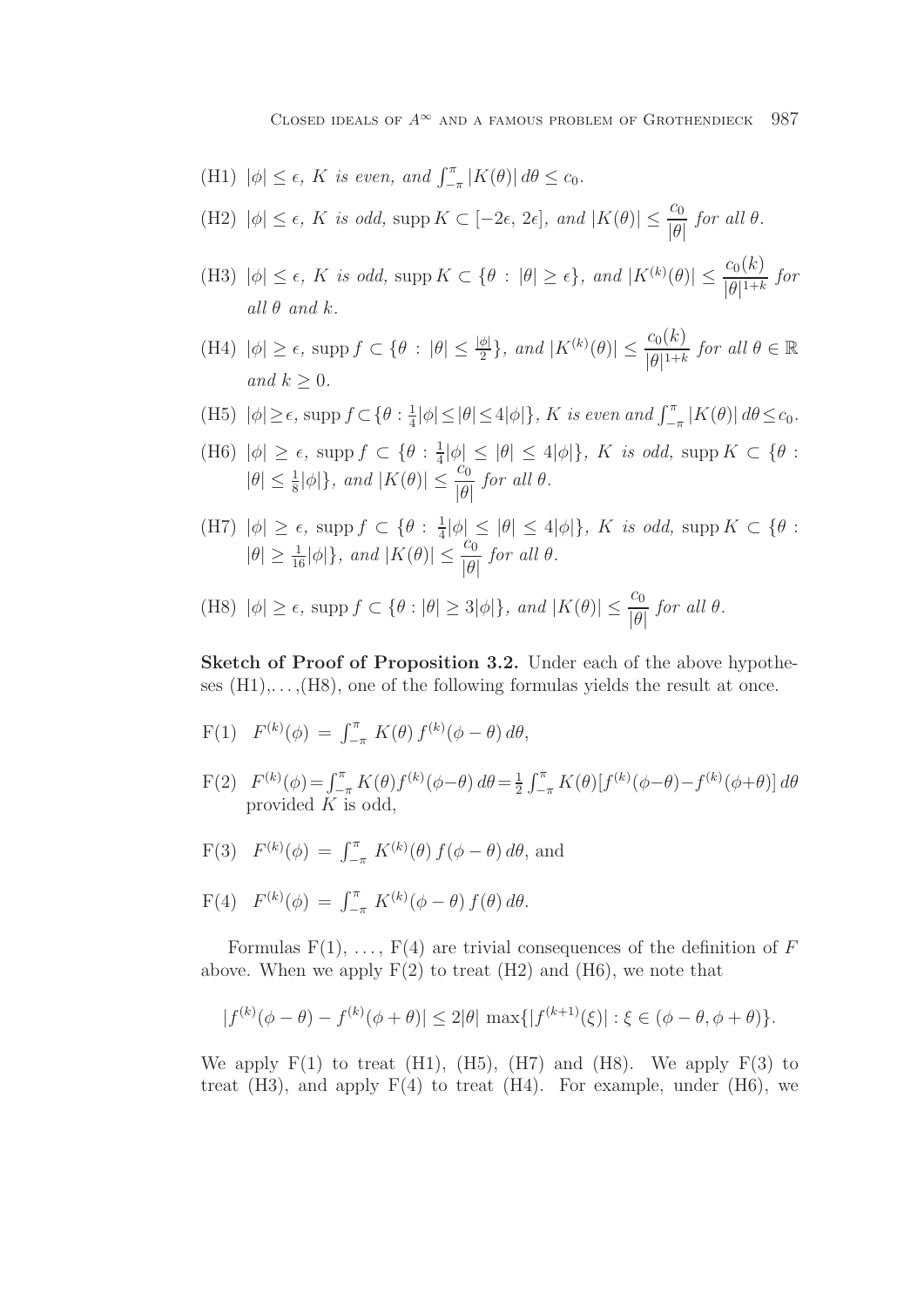argue as follows.

$$
|F^{(k)}(\phi)| = \left| \frac{1}{2} \int_{-\pi}^{\pi} K(\theta) \left[ f^{(k)}(\phi - \theta) - f^{(k)}(\phi + \theta) \right] d\theta \right|
$$
  
\n
$$
\leq \int_{-\pi}^{\pi} |K(\theta)| |\theta| \max \left\{ |f^{(k+1)}(\xi)| : \xi \in (\phi - \theta, \phi + \theta) \right\} d\theta
$$
  
\n
$$
\leq \int_{\{|\theta| \leq \frac{1}{8} |\phi| \}} |K(\theta)| |\theta| c(k) \left[ \frac{7}{8} |\phi| \right]^{-1/2 - (k+1)} d\theta
$$
  
\n
$$
\leq c_0 |\phi| c(k) \left[ \frac{7}{8} |\phi| \right]^{-1/2 - (k+1)} \leq c'(k) \left[ |\phi| + \epsilon \right]^{-1/2 - k}.
$$

The remaining cases are no harder than the above, and are left to the reader.

Now let  $K(\theta)$  be a function on  $[-\pi, \pi]$ , satisfying the following conditions:

- $(i)$   $|K^{(k)}(\theta)| \leq \frac{c_0(k)}{\ln(1+k)}$  $\frac{\partial \Theta(\kappa)}{\partial |\theta|^{1+k}}$  for all  $\theta \in [-\pi, \pi], k \geq 0$ , with  $c_0(k)$  depending only on  $k$ , and
- (ii)  $\int_{-\pi}^{\pi} |K(\theta) + K(-\theta)| d\theta \leq c_0$ .

**Proposition 3.3.** Let F and f be as in Proposition 3.2. Let K satisfy  $(i)$ and (ii) above. Then

$$
\left| \left( \frac{d}{d\phi} \right)^k F(\phi) \right| \, \leq \, c'(k) \left[ |\phi| + \epsilon \right]^{-1/2 - k}
$$

for  $k \geq 0$  and  $\phi \in [-\pi, \pi]$ , where  $c'(k)$  depends only on k and on the constants  $c_0(k')$ ,  $c(k')$   $(k' \geq 0)$ , and on the constant  $c_0$  appearing in (H1), (H6) and (H7). In particular,  $c'(k)$  does not depend on  $\epsilon$  or  $\phi$ .

**Proof.** First suppose  $|\phi| \leq \epsilon$ . Then, by a partition of unity, we may write  $K = K_{\text{even}} + K_{\text{odd,in}} + K_{\text{odd,out}}$ , where  $K_{\text{even}}$ ,  $K_{\text{odd,in}}$  and  $K_{\text{odd,out}}$  satisfy (H1), (H2), (H3) respectively. Hence, Proposition 3.3 in this case follows easily from Proposition 3.2. Similarly, suppose  $|\phi| \geq \epsilon$ . Then, by using a partition of unity, we can write  $f = f_{\text{in}} + f_{\text{med}} + f_{\text{out}}$ , with  $f_{\text{in}}$ ,  $f_{\text{med}}$ ,  $f_{\text{out}}$ satisfying the same assumption imposed on  $f$  (with different constants  $c(k)$ ), and with supp $f_{\text{in}} \subset \{\theta : |\theta| \leq \frac{|\phi|}{2}\},\$  supp $f_{\text{med}} \subset \{\theta : \frac{1}{4}|\phi| \leq |\theta| \leq 4|\phi|\},\$  and  $\text{supp} f_{\text{out}} \subset \{\theta : |\theta| \geq 3|\phi|\}.$  Also, by a partition of unity, we can express  $K = K_{\text{even}} + K_{\text{odd,in}} + K_{\text{odd,out}}$ , where  $K_{\text{even}}$ ,  $K_{\text{odd,in}}$ ,  $K_{\text{odd,out}}$  satisfy the same hypotheses as K (with different constants), and  $K_{\text{even}}$  is even;  $K_{\text{odd,in}}$  is odd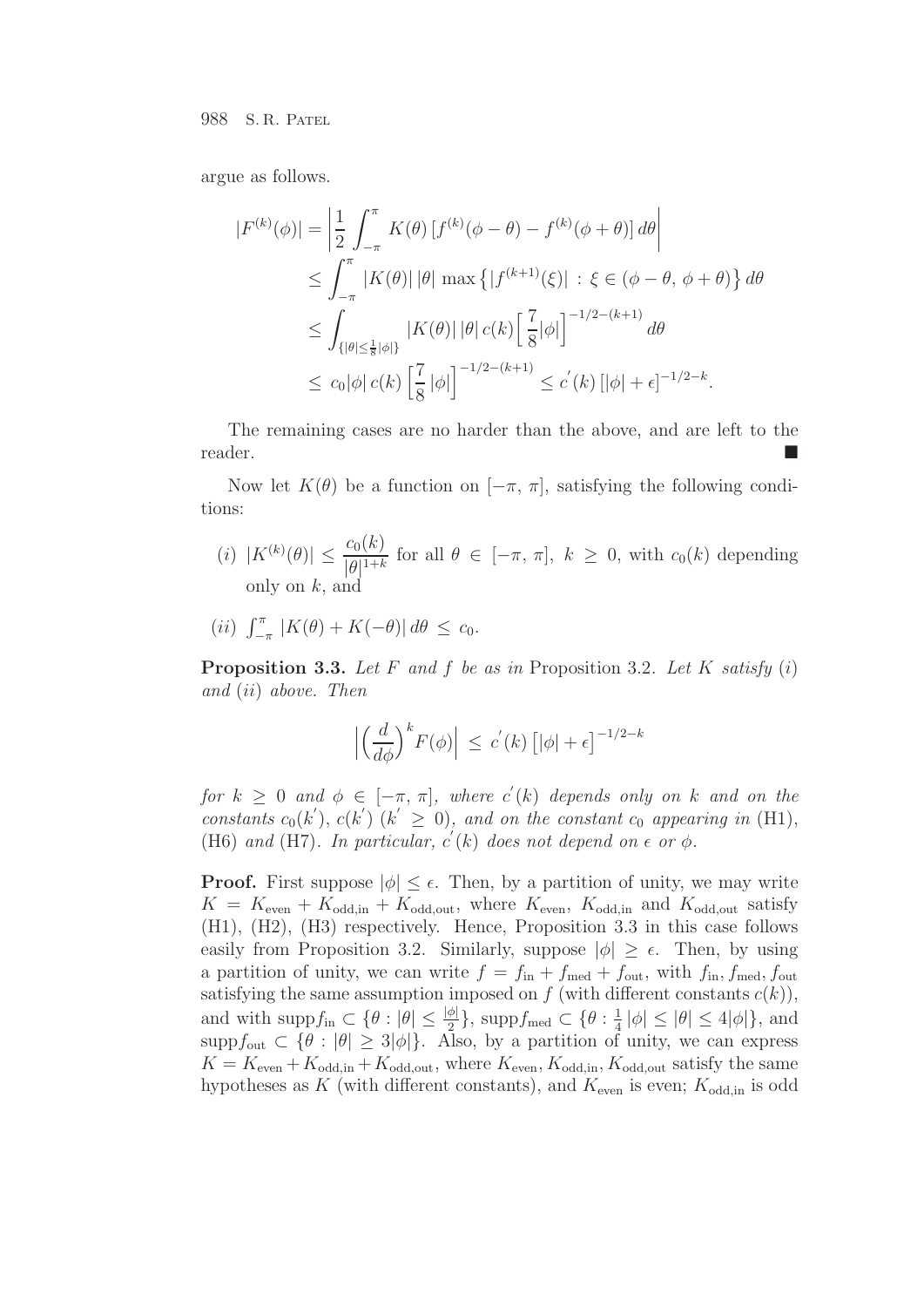and is supported in  $\{\theta : |\theta| \leq \frac{1}{8} |\phi|\}$ ; and  $K_{\text{odd,out}}$  is odd and is supported in  $\{\theta: |\theta|\geq \frac{1}{16}|\phi|\}.$  We then write

$$
F(\phi) = \int_{-\pi}^{\pi} K(\phi - \theta) f(\theta) d\theta
$$
  
= 
$$
\int_{-\pi}^{\pi} K(\phi - \theta) f_{\text{in}}(\theta) d\theta + \int_{-\pi}^{\pi} K_{\text{even}}(\phi - \theta) f_{\text{med}}(\theta) d\theta
$$
  
+ 
$$
\int_{-\pi}^{\pi} K_{\text{odd,in}}(\phi - \theta) f_{\text{med}}(\theta) d\theta + \int_{-\pi}^{\pi} K_{\text{odd,out}}(\phi - \theta) f_{\text{med}}(\theta) d\theta
$$
  
+ 
$$
\int_{-\pi}^{\pi} K(\phi - \theta) f_{\text{out}}(\theta) d\theta.
$$

The terms on the right satisfy the conclusions of Proposition 3.2, thanks to (H4), (H5), (H6), (H7), (H8) respectively. Therefore, Proposition 3.3 holds also for  $|\phi| \geq \epsilon$ . This completes the proof of Proposition 3.3.

Finally, we return to the setting of Lemma 3.1, and establish (2). First suppose  $z \in U$ , say  $z = \rho e^{i\phi}$ . Then

$$
G_{\epsilon}(z) = \tilde{G}_{\epsilon}(z) = \int_{-\pi}^{\pi} K(\phi - \theta) f(\theta) d\theta,
$$

where  $K(\theta) = \frac{1}{1-\rho e^{i\phi}}$  for all  $\theta$ , and  $f(\theta) = |1+\epsilon - e^{i\theta}|^{-1/2}$ . One checks that K and f satisfy the assumptions of Proposition 3.3, whenever  $\rho \in (0, 1)$ . Moreover, the constants  $c_0, c_0(k)$ , etc appearing in the hypotheses of Proposition 3.3 may be taken to be independent of  $\rho \in (0, 1)$ . Hence, Proposition 3.3 shows that

$$
\left| \left( \frac{d}{d\phi} \right)^k \tilde{G}_{\epsilon}(\rho e^{i\phi}) \right| \leq c'(k) \quad \text{for } \epsilon, \rho \in (0, 1), \phi \in [-\pi, \pi], k \geq 0.
$$

Here,  $c'(k)$  depends only on k. Since  $\tilde{G}_{\epsilon}(z)$  is analytic in U, it follows that  $|(\frac{d}{dz})^k\tilde{G}_{\epsilon}(z)| \leq c''(k)$  for  $k \geq 0, \frac{1}{2} \leq |z| < 1$ , where  $c''(k)$  depends only on k. In fact, this inequality holds for  $z \in U$  due to the maximum modulus principle. It now follows at once from (1) that it holds also for  $z \in D$ . This proves (2).

To prove (3), first suppose  $z = \rho e^{i\phi}$  with  $\rho < 1$ . Then

$$
\operatorname{Re} G_{\epsilon}(z) = \operatorname{Re} \tilde{G}_{\epsilon}(z) = \int_{-\pi}^{\pi} |1 + \epsilon - e^{i\theta}|^{-1/2} \operatorname{Re} \left\{ \frac{1}{1 - \rho e^{i(\phi - \theta)}} \right\} d\theta
$$
  
= 
$$
\int_{-\pi}^{\pi} |1 + \epsilon - e^{i\theta}|^{-1/2} \left\{ \frac{1}{2} + \frac{1}{2} \frac{1 - \rho^2}{1 + \rho^2 - 2\rho \cos(\phi - \theta)} \right\} d\theta.
$$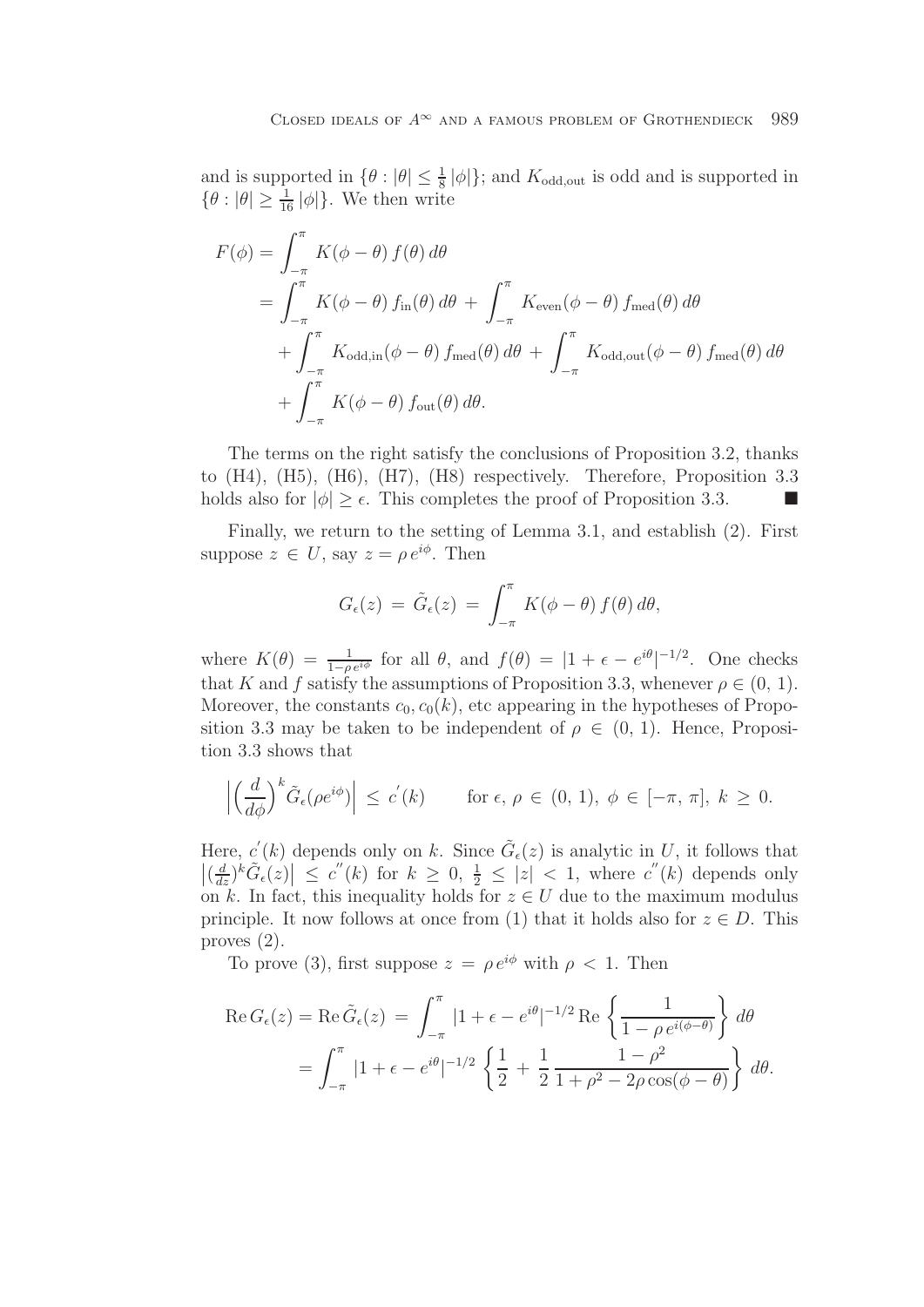We have  $1 + \rho^2 - 2\rho \cos(\phi - \theta) \leq c[(1 - \rho)^2 + |\phi - \theta|^2]$  for a universal constant c. Also,  $|1+\epsilon - e^{i\theta}| \leq \epsilon + |\theta|$ . Therefore,

$$
\operatorname{Re} G_{\epsilon}(\rho e^{i\phi}) \ge c \int_{-\pi}^{\pi} \left[ \epsilon + |\theta| \right]^{-1/2} \frac{(1-\rho)}{(1-\rho)^2 + |\phi - \theta|^2} d\theta
$$

for a universal constant c.

Restricting the region of integration to  $\{\theta : |\theta - \phi| \leq 1 - \rho\}$ , we conclude that

$$
\operatorname{Re} G_{\epsilon}(\rho e^{i\phi}) \ge c \int_{\{|\theta-\phi|\le 1-\rho\}} \left[ \epsilon + |\theta| \right]^{-1/2} d\theta \ (1-\rho)^{-1}.
$$

If  $|\phi| \geq 2(1-\rho)$ , then the above inequality yields

$$
\operatorname{Re} G_{\epsilon}(\rho e^{i\phi}) \ge c \left[ \epsilon + |\phi| \right]^{-1/2} \ge c' \left[ \epsilon + |\rho e^{i\phi} - 1| \right]^{-1/2},
$$

and if  $|\phi| < 2(1 - \rho)$ , then it yields

$$
\operatorname{Re} G_{\epsilon}(\rho e^{i\phi}) \ge c \left[ \epsilon + (1 - \rho) \right]^{-1/2} \ge c' \left[ \epsilon + |\rho e^{i\phi} - 1| \right]^{-1/2}.
$$

Thus, in either case, we obtain

$$
\operatorname{Re} G_{\epsilon}(z) \, \geq \, c' \left[ \epsilon + |1 - z| \right]^{-1/2} \text{ for } z \, \in \, U.
$$

Since  $G_{\epsilon}(z)$  and  $[\epsilon + |1-z|]^{-1/2}$  are continuous on D, we conclude that this inequality holds also for  $z \in D$ . This proves (3), completing the proof of Lemma 3.1.  $\blacksquare$ 

Next, we take average over finitely many rotations. For  $N \geq 1$  and  $z \in D$ , define  $H_N(z)=2^{-N}\sum_{\zeta\in E_N} G_{\epsilon_N}(\overline{\zeta}z)$ . Since  $E_N$  consists of  $2^N$  points on  $\Gamma$ , Lemma 3.1 immediately shows the following properties of  $H_N$ :

- (1)  $H_N(z)$  is analytic in U and  $C^{\infty}$  on D.
- (2)  $|(\frac{d}{dz})^k H_N(z)| \leq c(k) [\text{dist}(z, E_N) + \epsilon_N]^{-1/2-k}$  for  $z \in D$  and  $k \geq 0$ ; where  $c(k)$  is a constant depending only on k, but not on z or N.
- (3) Re  $H_N(z) \ge c 2^{-N} \sum_{\zeta \in E_N} [|\zeta z| + \epsilon_N]^{-1/2}$  for  $z \in \Gamma$ , where c is a positive constant, independent of z and N.

From the above estimate for  $\text{Re}\,H_N(z)$ , we obtain the following lemma.

**Lemma 3.4.** Re  $H_N(z) \ge c'$  [dist $(z, E_N) + \epsilon_N$ ]<sup>-1/4</sup> for  $z \in \Gamma$ , where c' is a positive constant, independent of z and N.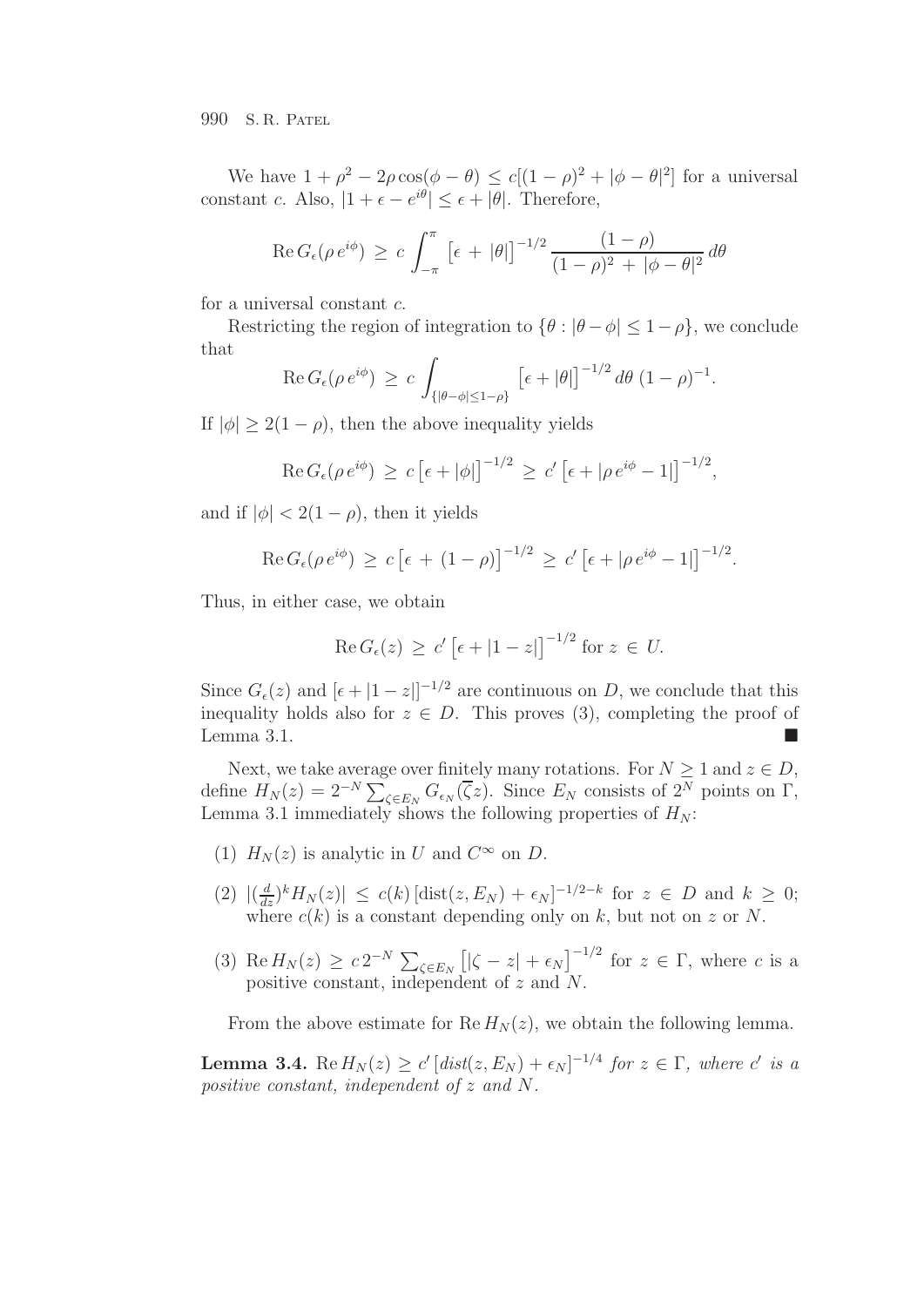**Proof.** We look separately at the following cases.

Case (1): Suppose dist $(z, E_N) \geq \epsilon_1$ . Then we have

$$
[dist(z, E_N) + \epsilon_N]^{-1/4} \le \epsilon_1^{-1/4}.
$$

Hence, the conclusion of the lemma follows in this case, if we can show that  $\text{Re } H_N(z) \geq c' \epsilon_1^{-1/4} \text{ for } z \in \Gamma. \text{ For } z \in \Gamma \text{ and } \zeta \in E_N, \text{ we have } |\zeta - z| \leq 2.$ Hence,  $[(\zeta - z) + \epsilon_N]^{-1/2} \geq 2^{-1/2}$ , and therefore, by the property (3) of  $H_N$ ,  $\text{Re } H_N(z) \geq c \, 2^{-1/2}$  for  $z \in \Gamma$ . Taking c' small enough that  $c \, 2^{-1/2} > c' \, \epsilon_1^{-1/4}$ , we find that the lemma holds in this case.

Case (2): Suppose, for some  $M$   $(1 \leq M < N)$ ,  $\epsilon_{M+1} \leq \text{dist}(z, E_N) < \epsilon_M$ . Let  $\zeta \in E_M$  be the closest point of  $E_M$  to z. Since

$$
|\text{dist}(z, E_N) - \text{dist}(z, E_M)| \le \epsilon_M,
$$

we have  $dist(z, E_M) \leq 2 \epsilon_M$ , and thus  $|\hat{\zeta} - z| \leq 2 \epsilon_M$ . We have  $|\zeta - \hat{\zeta}| \leq \epsilon_M$ for each  $\zeta \in E_N(\hat{\zeta})$ , and therefore  $|\zeta - z| \leq 3\epsilon_M$  for each  $\zeta \in E_N(\hat{\zeta})$ . Consequently,  $\left| \left| \zeta - z \right| + \epsilon_N \right|^{-1/2} \geq \left| \left| \zeta - z \right| + \epsilon_M \right|^{-1/2} \geq \left[ 4\epsilon_M \right]^{-1/2}$  for any  $\zeta \in E_N(\hat{\zeta})$ . Since there are  $2^{N-M}$  points in  $E_N(\hat{\zeta})$ , by the property (3) of  $H_N$ , we have  $\text{Re } H_N(z) \ge c 2^{-N} 2^{N-M} [4\epsilon_M]^{-1/2} = \left(\frac{c}{2}\right) 2^{-M} \epsilon_M^{-1/2}$ . Recalling that  $\epsilon_n = 64^{-n}$ , we see that

$$
\operatorname{Re} H_N(z) > \left(\frac{c}{8}\right) \left[\operatorname{dist}(z, E_N) + \epsilon_N\right]^{-1/4}
$$

since  $\epsilon_{M+1} \leq \text{dist}(z, E_N)$  in this case. If we take  $c' < \frac{c}{8}$ , then the lemma holds in this case.

Case (3): Suppose dist( $z, E_N$ )  $\lt \epsilon_N$ . Then for some  $\hat{\zeta} \in E_N$ , we have  $|\hat{\zeta} - z| < \epsilon_N$ . Hence  $[|\hat{\zeta} - z| + \epsilon_N]^{-1/2} > [2\epsilon_N]^{-1/2}$ . Consequently, by the property (3) of  $H_N$  and definition of  $\epsilon_n$ , we have

$$
ReH_N(z) \ge c2^{-N} [2\epsilon_N]^{-1/2} = \left(\frac{c}{\sqrt{2}}\right) 2^{-N} \epsilon_N^{-1/2} \ge \left(\frac{c}{\sqrt{2}}\right) \left[ \text{dist}(z, E_N) + \epsilon_N \right]^{-1/4}.
$$

If we take  $c' < \frac{c}{\sqrt{2}}$ , then the lemma also holds in this case. The proof of the lemma is complete.

Now, let  $F_N(z) = \exp(-H_N(z))$  for  $N \ge 1$ . Then  $F_N(z)$  is analytic in U and  $C^{\infty}$  on D. Since  $dist(z, E_N) \leq \epsilon_N$  for  $z \in E$ , by Lemma 3.4,  $|F_N(z)| \leq \exp(-c''(\epsilon_N)^{-1/4})$  for all  $z \in E$ , where  $c''$  is a positive constant, independent of z and N. Further, we will estimate  $F<sub>N</sub>$  and its derivatives on  $\Gamma$ . For  $k \geq 0$  and  $z \in \Gamma$ , we note that  $(\frac{d}{dz})^k F_N(z)$  is a sum of terms of the form

$$
\pm \prod_{j=1}^l \left[ \left( \frac{d}{dz} \right)^{k_j} H_N(z) \right] \exp(-H_N(z)),
$$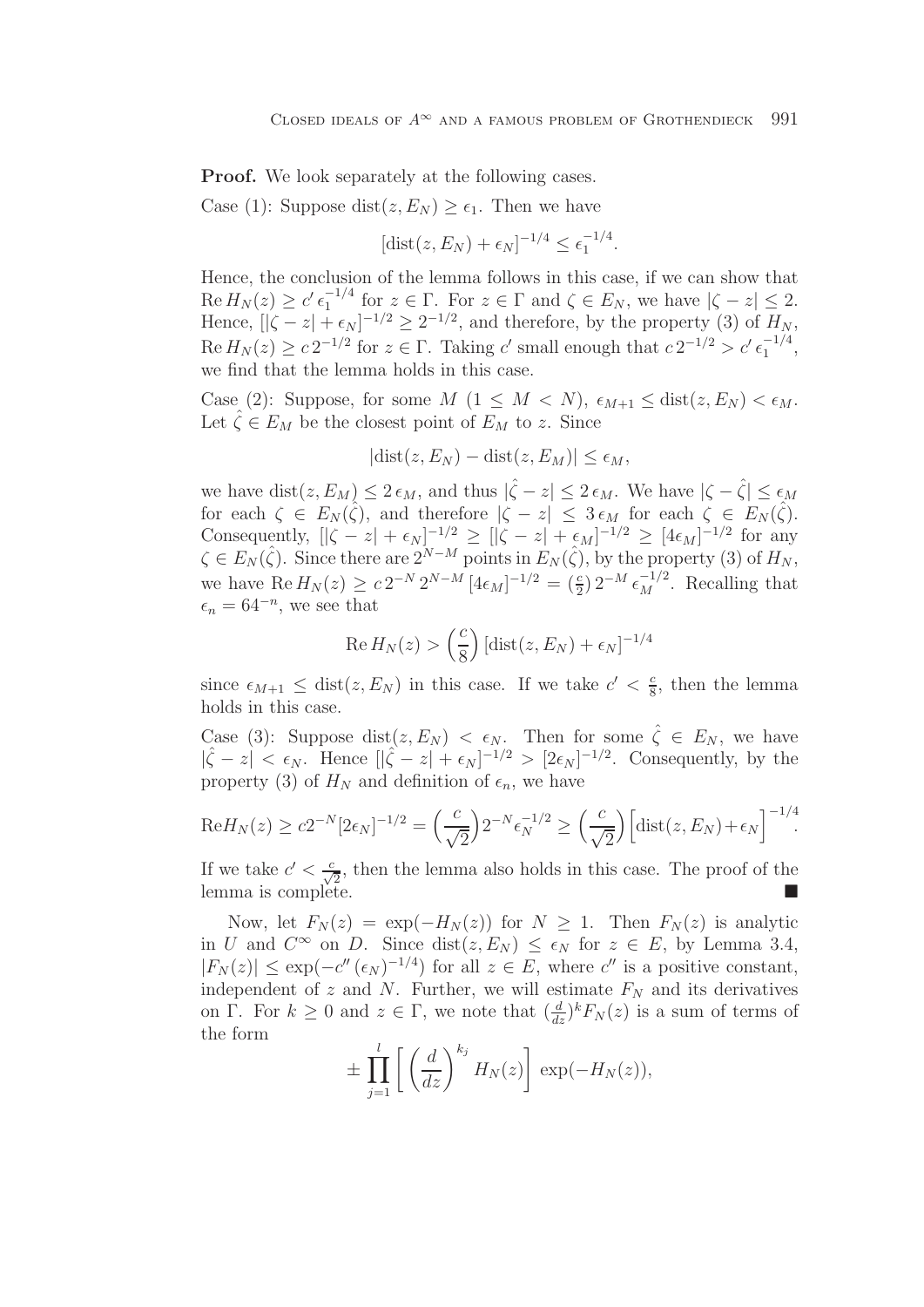with  $1 \leq k_i \leq k$  for each j, and with  $k_1 + k_2 + \cdots + k_l = k$ . Thus, by the property (2) of  $H_N$  and Lemma 3.4, the absolute value of each such term is at most  $\prod_{i=1}^{l} [(c(k_i) X^{-1/2-k_i}] \exp(-c' X^{-1/4}),$  where  $X = [\text{dist}(z, E_N) + \epsilon_N].$ Consequently, each such term has absolute value at most  $c_*,$  where  $c_*$  is a constant determined by  $c(k_1), \ldots, c(k_l)$  and c'. Since  $(\frac{d}{dz})^k F_N(z)$  is a sum of each such term, it follows that  $|(\frac{d}{dz})^k F_N(z)| \leq c_*(k)$  for  $k \geq 0$  and  $z \in \Gamma$ (and hence also for  $z \in D$ ), where  $c_*(k)$  depends only on k, but not on z or N. Finally, for  $k = 0$ , by the property (2) of  $H<sub>N</sub>$ ,

$$
|H_N(0)| \le c(0) \left[1 + \epsilon_N\right]^{-1/2} \le c(0)
$$

since  $E_N$  is a subset of Γ. Exponentiating it, we find that  $|F_N(0)| \geq c$ , where  $\hat{c}$  is a positive constant, independent of N.

Passing to a suitable convergent subsequence of  $(F_N(z))$  and taking the limit, we obtain a function  $F(z)$  on D with the properties: (1)  $F(z)$  is analytic on U and  $C^{\infty}$  on D; (2)  $F(0) \neq 0$ ; and (3)  $F(z) = 0$  for all  $z \in E$ .

### **4. Examples**

**4.1.** Suppose that E is a closed, totally disconnected infinite subset of Γ (in particular, E is a Carleson set) such that

$$
I(E) := \{ f \in A^{\infty}(\Gamma) : f \equiv 0 \text{ on } E \}
$$

is a proper closed ideal of  $A^{\infty}(\Gamma)$ . Then the restriction algebra  $A^{\infty}(E)$  is an easy and natural example of a nuclear Fréchet space without a basis. The Fréchet topology of  $A^{\infty}(E)$  is defined by a sequence  $(\Vert \cdot \Vert_k)$  of quotient norms, where

$$
||g||_k := \inf \{ ||G||_{C^k} : G \in A^{\infty}(\Gamma), G|_E = g \}, g \in A^{\infty}(E).
$$

Hence  $A^{\infty}(E)$  is a semisimple, non-Banach Fréchet algebra which admits a continuous norm. Thus it cannot be a quojection. It is also a Q-algebra as its Gel'fand space E is compact, and therefore all maximal ideals in  $A^{\infty}(E)$ are closed. In fact, they are principal, being the images of principal maximal ideals in  $A^{\infty}(\Gamma)$  [20, 4.2 (a)].

We note that the algebra  $A^{\infty}(\Gamma)$  is the technical main-spring of [20], in which the author has given sufficient conditions for the existence of local analytic structure in the spectrum of a Fréchet algebra, characterizing locally Riemann algebras. Not only this, but, following the arguments of [20, 4.2 (a)], it is easy to see that the algebra  $A^{\infty}(E)$  is another example with no analytic structure in its spectrum  $E$ , and therefore it is not a locally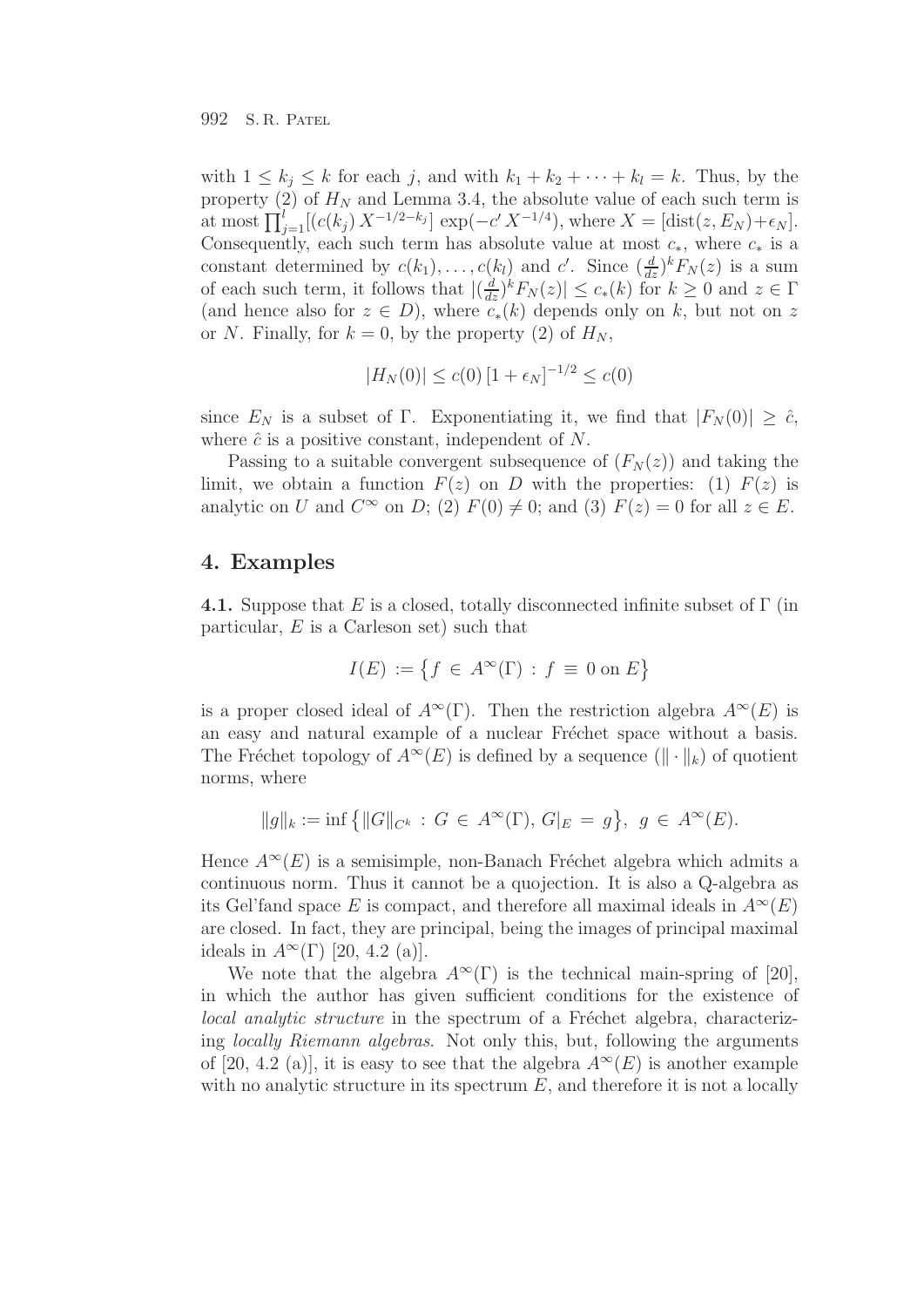Riemann algebra [20, 4.4], showing that the quotient algebras of locally Riemann algebras need not be locally Riemann algebras. Thus, it is of interest to obtain a criterion when a quotient algebra of a locally Riemann algebra is itself a locally Riemann algebra.

Using a function in  $A^{\infty}(E)$  and the usual Fréchet algebraic technique, Theorem 2 of [2] gives a negative solution to a well known problem of Kahane and Katznelson (whether for every sequence of positive numbers  $(\gamma_n)_{n \in \mathbb{Z}^+}$ such that  $\gamma_n = 0(\exp(\epsilon n))$ ,  $n \to \infty$ , for all  $\epsilon > 0$ , there exist a  $ZA^+$  set E and a function  $f(e^{i\theta}) = \sum_{n \in \mathbb{Z}} c_n e^{in\theta}$ ,  $e^{i\theta} \in \Gamma$ , such that  $\sum_{n \in \mathbb{Z}} |c_n|\gamma_{|n|} < \infty$ , but  $f|_E$  cannot be interpolated by a function in  $A^+(\Gamma)$  for Carleson sets; similarly, in the Banach case, the algebras  $A^+(\Gamma)$  and  $A^+(E)$  (see Remark after Corollary 2.6) have been used in Theorems 1 and 3 of [2], giving a negative solution to this problem for  $ZA^+$  sets. Thus this shows that the algebras  $A^{\infty}$  have played an important role in solving two old and famous problems of different areas.

**4.2.** More generally, take  $A = F(W)$  as in §6 of [7].  $(A^{\infty}(\Gamma))$  is a particular example of  $F(W)$ .) Then A satisfies all the conditions stated in Theorem 2.7. Hence it has a nuclear quotient space without a basis which is not a quojection.

**4.3.** Consider the space s of rapidly decreasing sequences in  $\mathcal{F}$ . Then s is a Fréchet subalgebra of  $\mathcal F$  with a p.s.g. X; the Fréchet topology is defined by a sequence  $(p_k)$ , where  $p_k(\sum_{n=0}^{\infty} \lambda_n X^n) = \sum_{n=0}^{\infty} |\lambda_n| n^k$ . Evidently,  $s \cong A^{\infty}(\Gamma)$ and therefore  $D$  is its Gel'fand space. Now, by 4.1, s has a nuclear quotient space without a basis which is not a quojection.

We can now find a particular closed, totally disconnected subset  $E'$  of  $\mathbb R$ and a proper closed ideal  $I(E')$  providing a restriction space without a basis in the following cases. We here note that Fréchet spaces of  $C^{\infty}$ -functions on subsets of either  $\mathbb R$  or  $\mathbb C$ , being classical objects of study, have attracted some attention in recent time mainly because of their relevance to the theories of partial differential equations and complex dynamical systems.

**4.4.** Consider the closed subalgebra of  $C^{\infty}(\mathbb{R})$  having functions of  $2\pi$ -period on R and with negative Fourier coefficients equal to 0. It is isomorphic to  $A^{\infty}(\Gamma)$ . Thus it is a Fréchet algebra with a p.s.g. Let E be as in 4.1. Then consider  $E' \subset \mathbb{R}$  such that  $E' = p^{-1}(E)$ , where p is a natural projection of R onto Γ. Since  $I(E)$  is a proper closed ideal in  $A^{\infty}(\Gamma)$ , so is  $I(E')$ .

**4.5.** Consider the closed subspace of  $C^{\infty}(\mathbb{R})$  having functions of  $2\pi$ -period on  $\mathbb R$ . It is a closed subalgebra, isomorphic with s. Hence it is a Fréchet algebra with a p.s.g. Clearly its Gel'fand space is isomorphic with Γ.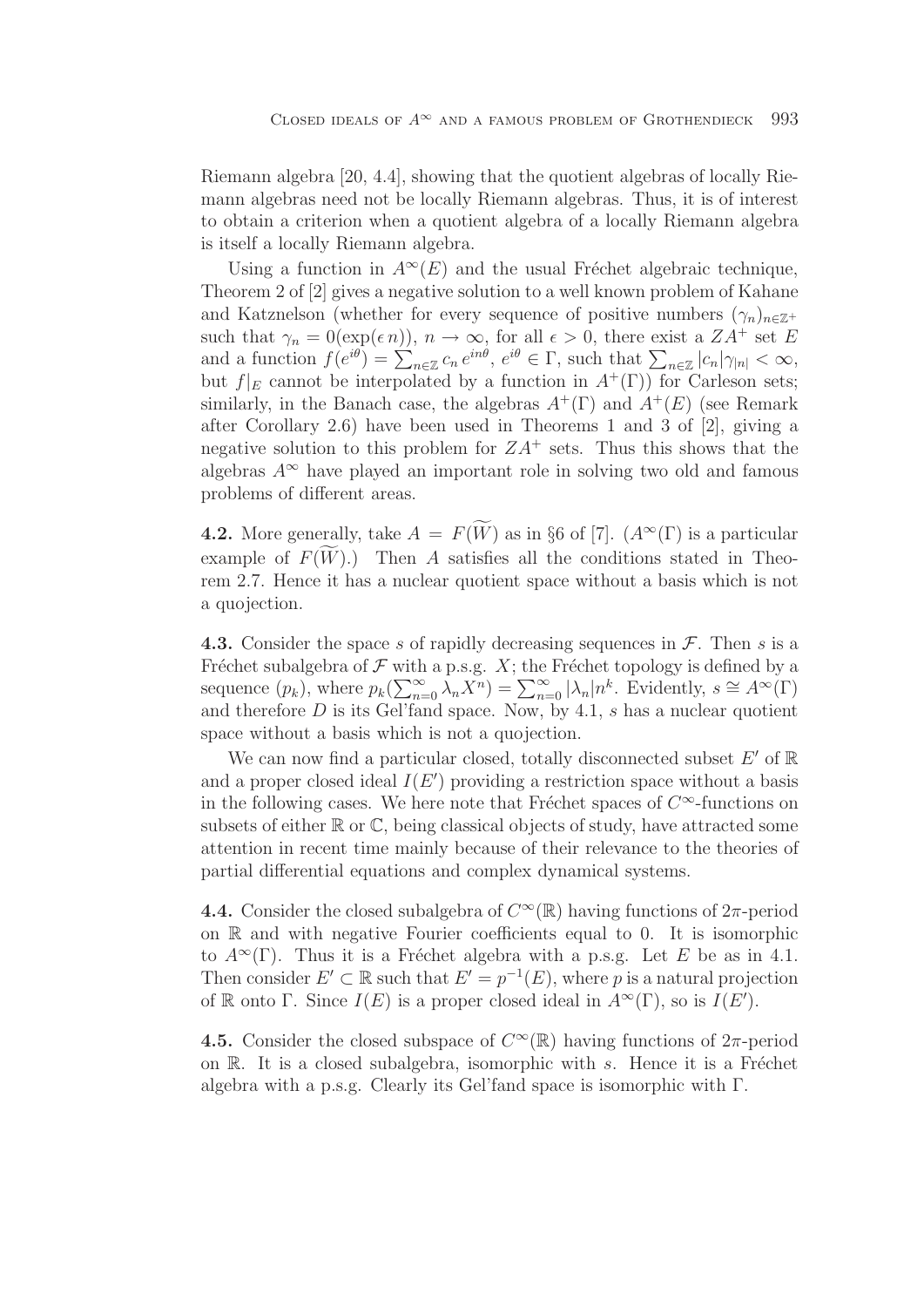#### **References**

- [1] Allan, G. R.: Fr´echet algebras and formal power series. *Studia Math.* **119** (1996), no. 3, 271–288.
- [2] Atzmon, A.: Boundary values of absolutely convergent Taylor series. *Ann. of Math. (2)* **111** (1980), no. 2, 231–237.
- [3] BELLENOT, S. F. AND DUBINSKY, E.: Fréchet spaces with nuclear Köthe quotients. *Trans. Amer. Math. Soc.* **273** (1982), no. 2, 579–594.
- [4] BESSAGA, C.: A nuclear Fréchet space without basis: variation on a theme of Djakov and Mittiagin. *Bull. Acad. Polon. Sci. Sér. Sci. Math. Astronom. Phys.* **24** (1976), no. 7, 471–473.
- [5] BESSAGA, C. AND DUBINSKY, E.: Nuclear Fréchet spaces without bases III. Every nuclear Fréchet space not isomorphic to  $\omega$  admits a subspace and a quotient space without a strong finite-dimensional decomposition. *Arch. Math. (Basel)* **31** (1978/79), no. 6, 597–604.
- [6] BHATT, S. J. AND PATEL, S. R.: On Fréchet algebras of power series. *Bull. Austral. Math. Soc.* **66** (2002), no. 1, 135–148.
- [7] CARBONI, G. AND LAROTONDA, A.: An example of a Fréchet algebra which is a principal ideal domain. *Studia Math.* **138** (2000), no. 3, 265–275.
- [8] DALES, H. G., PATEL, S. R. AND READ, C. J.: Fréchet algebras of power series. In *Banach algebras 2009*, 123–158. Banach Center Publ. **91**. Polish Acad. Sci., Warsaw, 2010.
- [9] DJAKOV, P. B.: A criterium for the existence of bases in nuclear Fréchet spaces. *Do˘ga Mat.* **17** (1993), no. 2, 171–178.
- [10] Djakov, P. B. and Mittiagin, B. S.: Modified construction of nuclear Fréchet spaces without basis. *J. Functional Analysis* 23 (1976), no. 4, 415–433.
- [11] DOMANSKI, P. AND VOGT, D.: The space of real-analytic functions has no basis. *Studia Math.* **142** (2000), no. 2, 187–200.
- [12] Dubinsky, E. and Mittiagin, B. S.: Quotient spaces without bases in nuclear Fréchet spaces. *Canad. J. Math.* **30** (1978), no. 6, 1296–1305.
- [13] DUBINSKY, E. AND VOGT, D.: Fréchet spaces with quotients failing the bounded approximation property. *Studia Math.* **81** (1985), no. 1, 71–77.
- [14] EIDELHEIT, M.: Zur Theorie der Systeme linearer Gleichungen. *Studia Math.* **6** (1936), 139–148.
- [15] GROTHENDIECK, A.: Produits tensoriels topologiques et espaces nucléaires. *Mem. Amer. Math. Soc.* **16** (1955), 140 pp.
- [16] Meise, R. and Vogt, D.: *Introduction to Functional Analysis.* Oxford Graduate texts in Mathematics **2**. The Clarendon Press, Oxford University Press, New York, 1997.